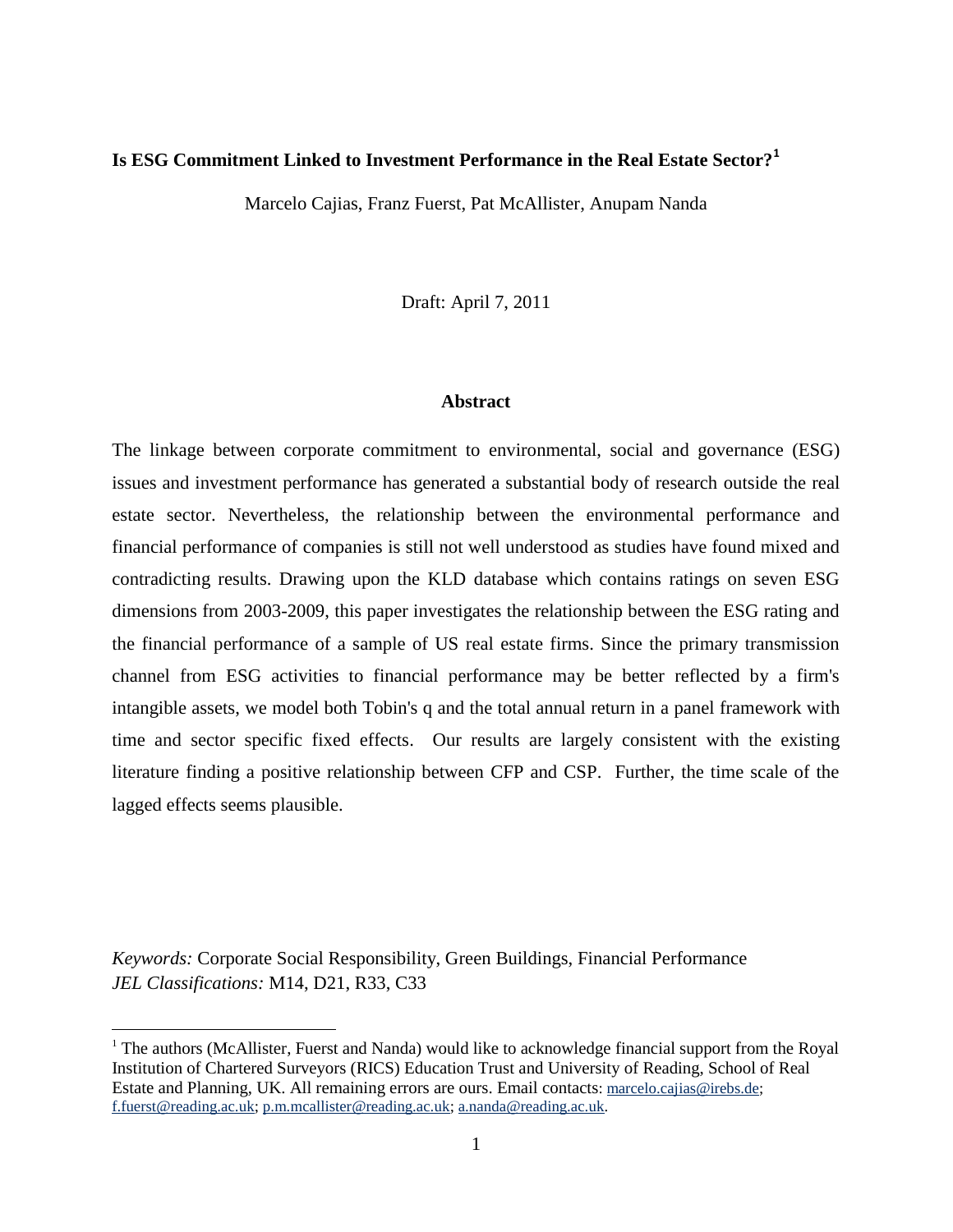#### **Introduction**

Primarily driven by climate change and mirroring a paradigm shift in public concern, environmentally responsible and sustainable business practices have become more prominent for corporations" strategic and operational activities. For investors, the scope of responsible investment can cover not only environmental issues and climate change mitigation but also the effects of businesses on a broad range of social and ethical concerns. The paper investigates the implications of this strategic shift in the allocation of resources towards such ethical concerns for the performance of commercial real estate companies. Specifically, it aims to assess whether there is a link between the Corporate Social Responsibility (CSR) ratings of large real estate companies and their financial performance.

We have organized the paper as follows. The next section situates our research question within the existing literature. In the third section, we describe our data and present the summary statistics. Our empirical methodology is outlined in the fourth section and the results from the empirical analysis are discussed. Finally, conclusions are presented.

# **Related Literature**

 $\overline{a}$ 

Whilst it is possible to identify the influences of ethical and moral concerns in finance, investment and business throughout history, such concerns have become increasingly salient since the 1960s. In particular, a plethora of acronyms such as ESG (Environmental, Social and Governance), CSR and SRI (Socially Responsible Investment<sup>2</sup>) have become increasingly mainstream in the last two decades. Despite the multi-faceted and contested nature of these labels, there is some ground common. At their core is the incorporation of non-financial issues in investment and business decision-making. In response to demand from market participants, metrics have emerged that illustrate how corporate social performance (CSP) is benchmarked. Although by no means providing perfect measures of CSP, the emergence of such metrics has facilitated a substantial body of research on the causes and effects of variations in CSP.

 $2$ Illustrating the growing importance placed upon environmental issues, SRI is now often used as an acronym for Sustainable and Responsible Investment.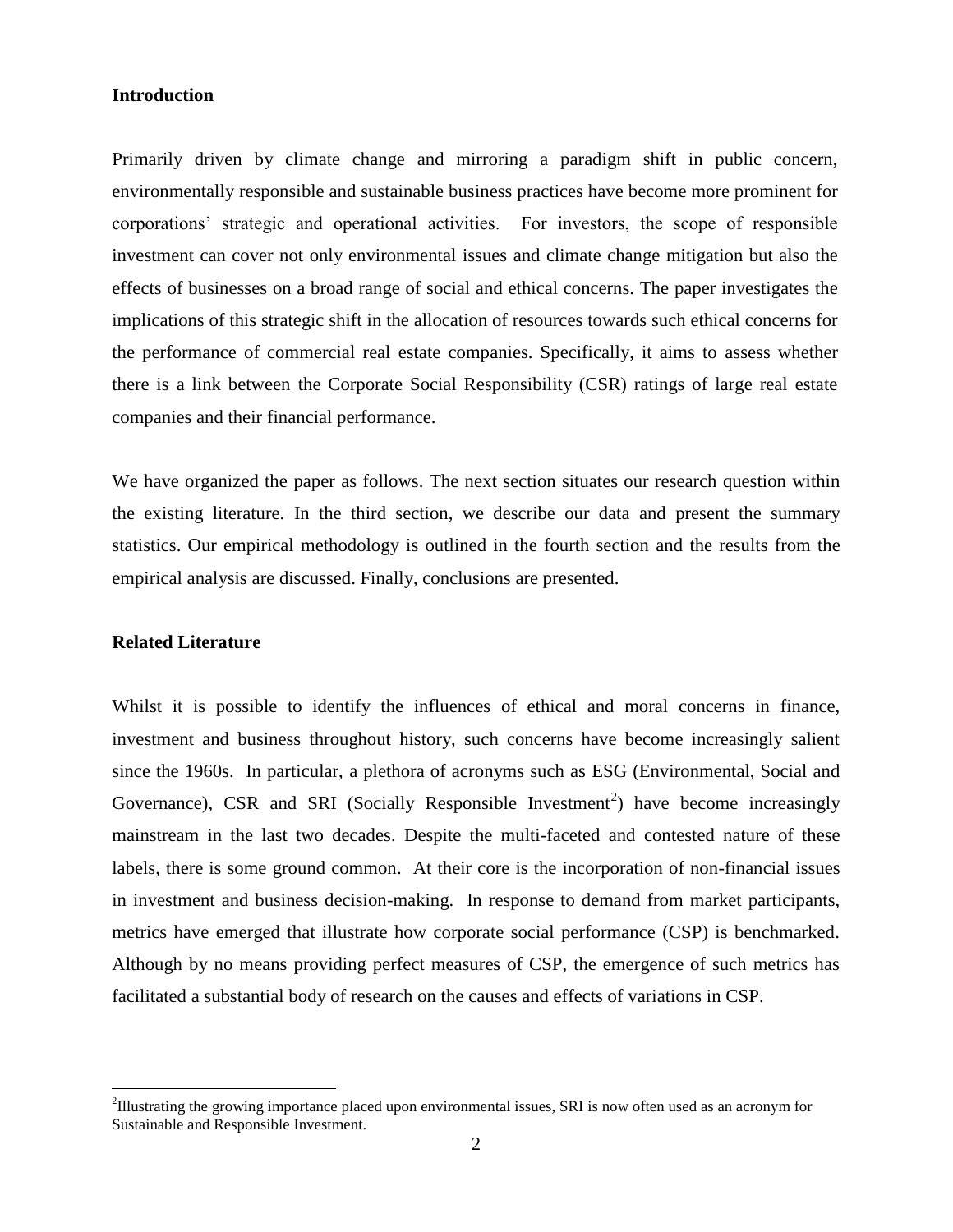Understanding the rationale for firms to allocate resources to CSR is clearly a relevant issue in terms of the expected effect on financial performance. Indeed, since it involves costs to firms, there has long been debate about whether firms should be allocating any resources towards CSR. Implying that resources allocated to CSR constitute a deadweight loss and a negative relationship between CSP and corporate financial performance (CFP), Milton Friedman notoriously stated that "the social responsibility of business is to increase its profits". The counter-argument has been that narrow neo-classical theories of the firm neglect the contribution of human and social capital to corporate financial performance. The contention is that CSR activities can improve firms" competitiveness by increasing demand from socially responsible consumers and by generating image and reputational benefits. The latter can, in turn, produce additional advantages linked to reductions in regulatory risk and lower costs from campaigns by social and environmental activists and non-governmental organizations (see Bagnoli and Watts, 2003, Maxwell *et al*, 2000).

In a useful taxonomy, Bansal and Roth (2000) proposed three types of motive profiles that can individually or together stimulate a higher level of CSR commitment - the caring profile, the competitive profile and the concerned profile. In the caring profile, it is the organizational leadership that is the key driver of a firm"s CSR commitment. This can be characterized as a championing effort where improving the financial performance of the firm is not a primary objective. In the competitive profile, a firm is motivated by business advantage. Depending on the extent or existence of advantages, competitors may respond if improved CSR performance is perceived to create a competitive threat. Finally, the concerned profile is characterized in terms of a pre-emptive, collective response by a group of market participants in an industry that introduces improvements in CSR performance in order to obtain reputational and regulatory benefits. Both the competitive and concerned profiles imply that the primary aim of CSR activities is to improve CFP. Clearly, in reality there are likely to be mixed motives. Nevertheless, improvements in financial performance can be directly linked to rationales for allocating resources to CSR activities.

In terms of *a priori* expectations, CSR has been analyzed through a number of theoretical lenses which generate contrasting expected relationships between CSP and CFP. For instance, instrumental stakeholder theory stresses the contribution of relationships with key stakeholders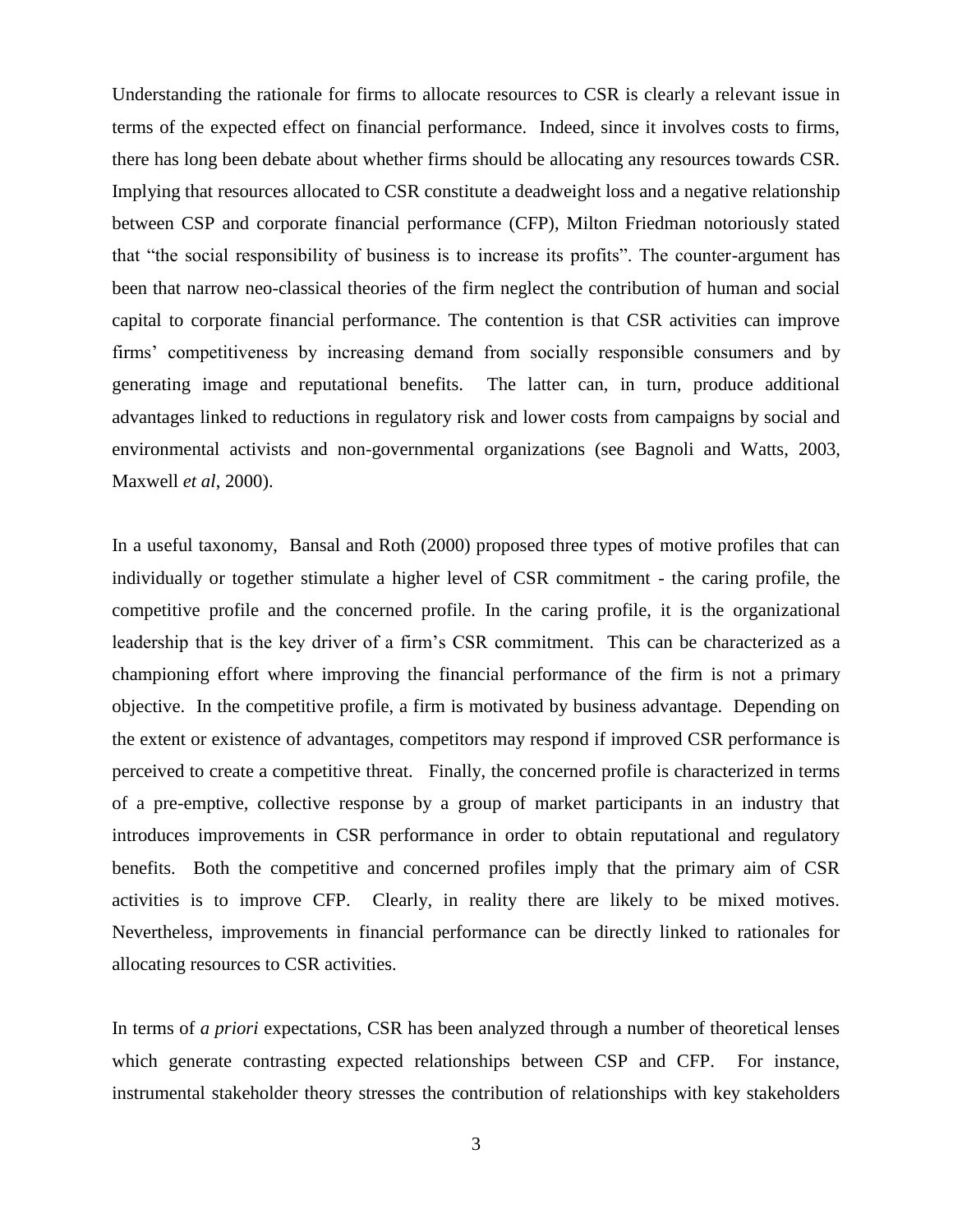(other than shareholders) such as employees, suppliers, customers and the local community to financial performance. Closely related stakeholder–agency theory emphasizes how CSR activities can reduce the agency costs within corporate structures by improving interest alignment and monitoring of the actions of employers, managers and employees. Similarly, firm-as-contract theory also highlights the significance of, often implied, contracts with stakeholders as drivers of firms' financial performance. Hence, the expected causal relationship is that CSP should determine CFP. In contrast, slack resources theory implies the opposite relationship – that CFP determines CSP. It proposes that surpluses generated by prior financial performance release resources for CSR activities. Whilst theories are often presented as mutually exclusive, it is possible that, similar to issue of motivation, the relative importance of resource availability and the salience of relationships with stakeholders may vary between sectors or firms and/or over time.

There is a voluminous empirical literature examining whether CSP predicts CFP. Not surprisingly, it has produced an assortment of findings (for reviews see Margolis, Elfenbein and Walsh, 2007; van Beurden and Goessling, 2008; Horvathova, 2010). While a detailed review of this literature is outside the scope of this paper, it is clear that the topic is fraught with problems due to potential publication bias, differences in sampling periods and contested statistical procedures. Ruf *et al* (2001) propose that causes of the identified lack of consistency in empirical studies include weak theoretical foundations, inadequate and inconsistent measurement of CSP and CFP, weak methodology and sampling problems.

However, recent reviews suggest that the balance of the evidence is supportive of a positive relationship between CSR performance and financial performance. Van Beurden and Goessling (2008) suggest that earlier reviews included too many papers from the period 1970-90 when the issue of CSR had low socio-political prominence. Their review of studies from 1990 onwards concluded that the vast majority of studies had found a positive relationship between CSR performance and financial performance. Hence, Vogel (2005, 19) asserts that "Were Friedman now to revisit this subject, he would find much less to concern him". Studies of the relationship between CSP and CFP have identified economic sector as a significant variable (see Chand, 2006). It has been suggested that, since different industries have different exposure to social, environmental and governance issues, studies encompassing many sectors can conceal sector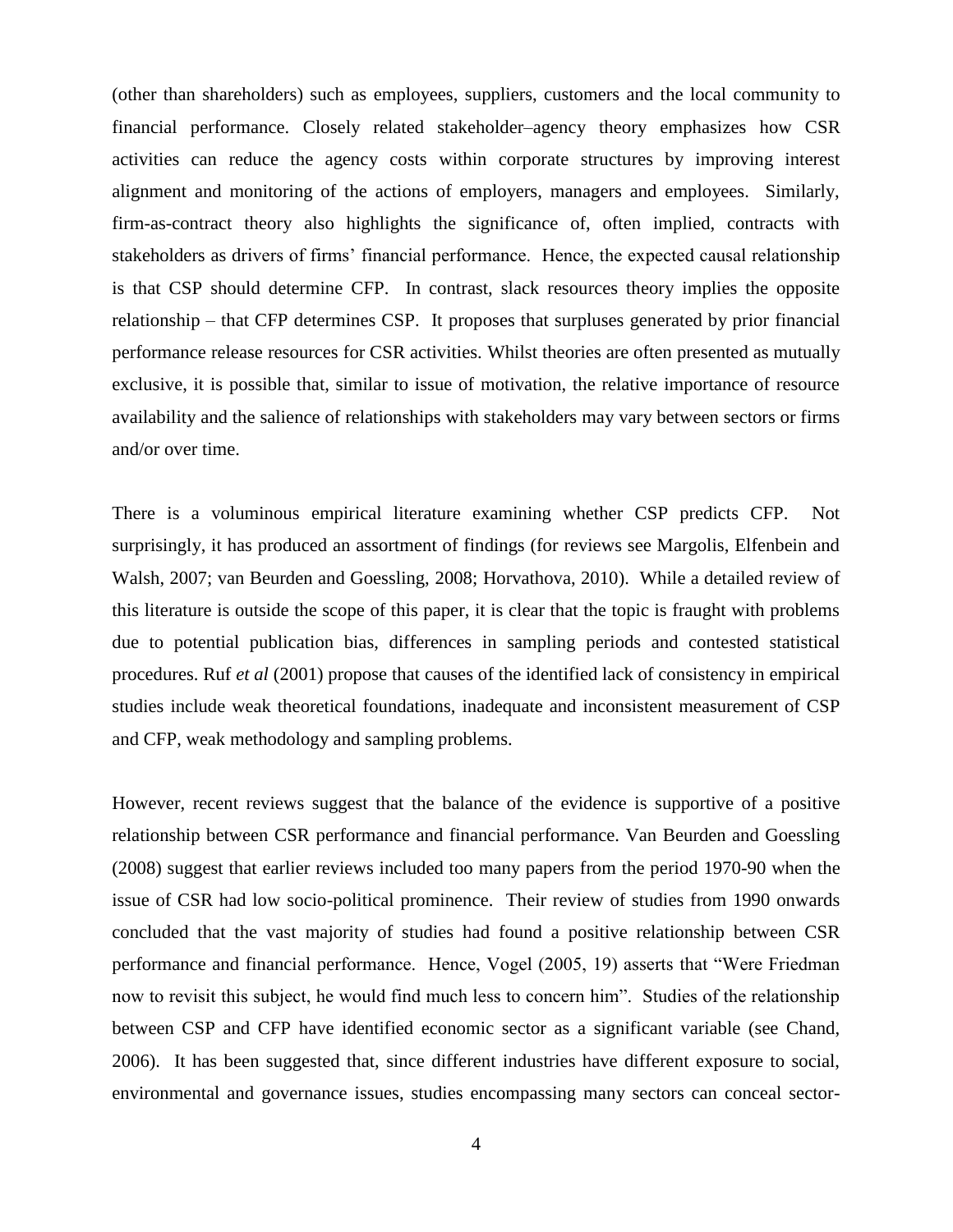specific effects (Griffin and Mahon, 1997). Indeed, Chand (2006) suggests that research on the link between CSR performance and financial performance should focus on a single industry.

Within the real estate literature, empirical estimation of the relationship between CSP and CFP has received little attention. There is a body of essentially descriptive and/or qualitative work that has largely focussed on the investigating the increasing importance of SRI and CSR issues for real estate investors (for examples, see Newell, 2008 and 2009; Rapson, Shiers, Roberts and Keeping, 2007). Focussing largely on governance *per se*, there is a body of work looking at US REITS on the relationship between governance ratings and other agency costs with financial performance (for examples, see Bauer, Eichholtz and Kok, 2010; Bianco, Ghosh and Sirmans, 2007; Hartzell, Kallberg and Liu, 2008). The results have been mixed. Hartzell *et al* (2008) find that firms with stronger governance structures have higher initial IPO valuations and have better long-term operating performance than their peers. In contrast, Bauer *et al* (2010) find that their index of governance strength is not related to REITs' Tobin's Q nor to Return on Assets, Return on Equity and Funds from Operation. They suggest that, since the result contrasts with previous findings from studies of wider corporate performance, due to requirement to distribute at least 90% of operational earnings there are reduced agency costs for REITs and governance is, consequently a less important factor.

In terms of a theoretical framework, it is clear that a substantial proportion of empirical studies in CSR literature have found a positive relationship between CSP and CFP with varied degree of significance and strength. However, as mentioned previously and suggested by Surroca, Tribó and Waddock (2010), the empirical findings of a positive relationship between corporate social and financial performance may be spurious due to failure to identify the mediating effects of intangible resources. Surroca, Tribó and Waddock (2010) attempt to explore the missing link through which the effect (if any) may be transmitted. Their results indicate that there may be an indirect relationship that relies on the mediating effect of a firm"s intangible resources.

Complementary to Surroca, Tribó and Waddock (2010) model, our hypothesis is that there could be two effects from a strong CSP – a direct effect and an indirect effect. When a firm adopts an active CSR strategy, it is expected to bolster the risk profile of the organization. If the market is efficient, the CAPM framework suggests that a decrease in risk should lead to lower return. This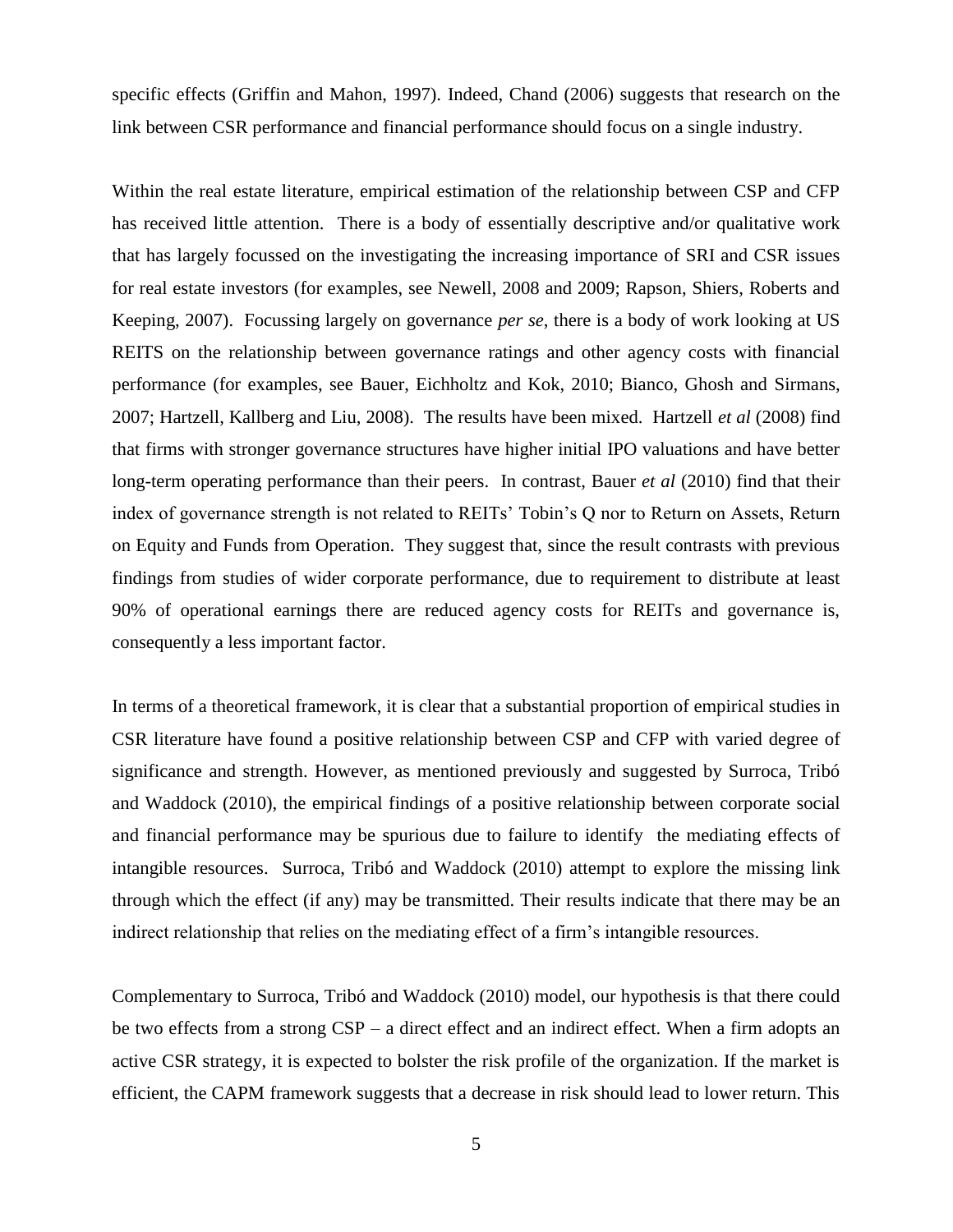is the direct effect, asserting a negative feedback on the firm"s return through risk mitigation. However, as documented in the CSR literature, the benefits of a strong CSP can include: better access to socially responsible investment flows, lower cost of debt, human resource advantages and positive effects on the brand of the firm. These are the indirect effects which get transmitted through the intangible resources of the firm (Figure 1).



**Figure 1: Direct and Indirect Effects of Active CSR Strategy**

Further, given the conflicting expectations generated by different theoretical perspectives, an empirical analysis of the (dynamic) relationship between CSP and CFP requires some consideration of a number of potential causality issues. We need to be able to be clear that any significant positive or negative relationship identified is an effect of CSP on CFP. For instance, if there is a positive contemporaneous association between the two, it could be due to superior CSP causing improved CFP. Alternatively, superior CFP could be causing improved CSP. Another possibility is that an exogenous variable may be jointly determining improvements in CSP and CFP. A further potential complication is that elements of all these relationships may create intricate feedback and cascade effects.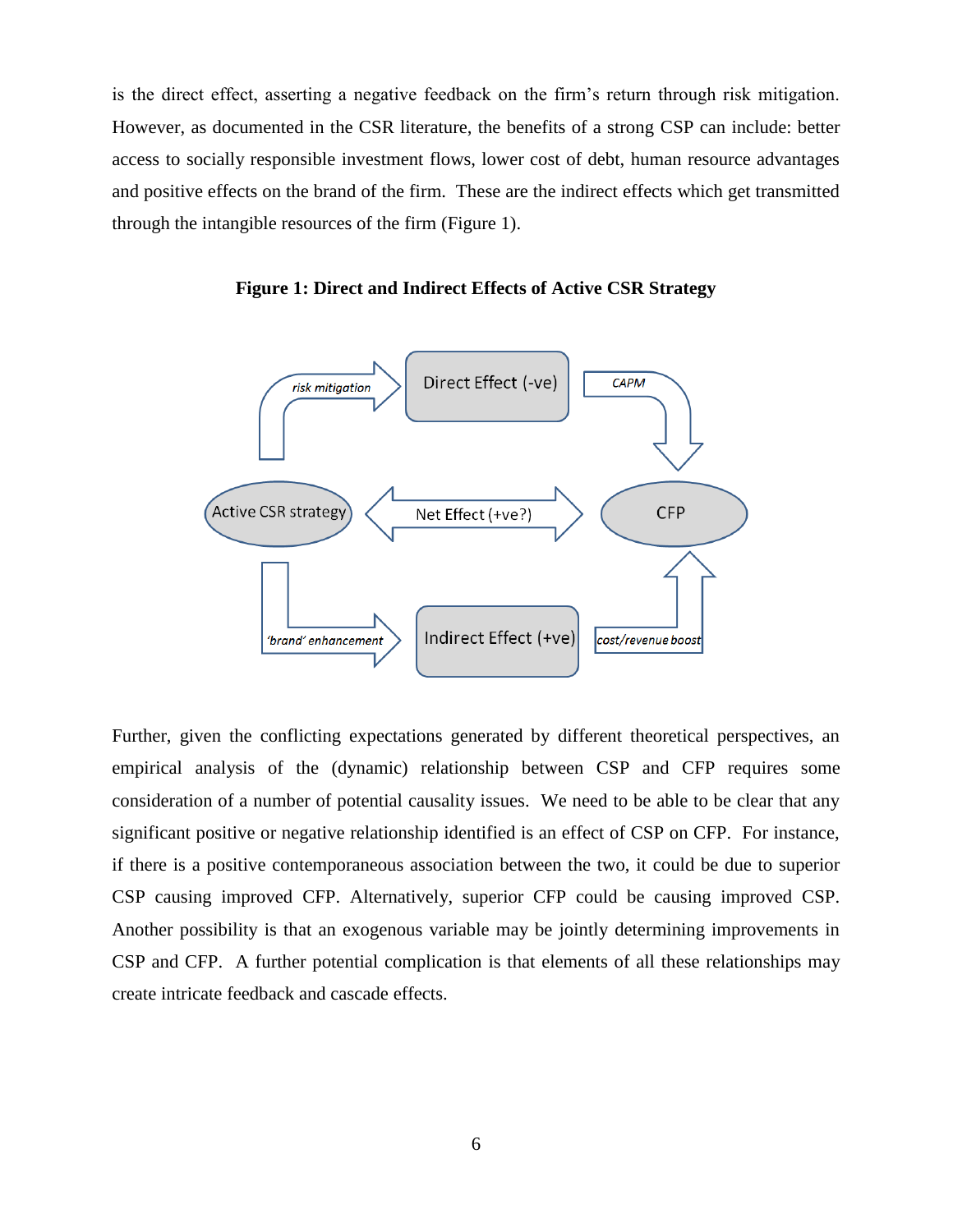#### **Data and Summary Statistics**

Similar to credit rating agencies, social and environmental rating agencies ostensibly aim to provide independent measures of corporations" CSR performance, increase transparency and reduce the search costs associated with socially responsible investment strategies. Ratings may be based on firms' past performance and/or they can also incorporate a firm's future potential relative position by evaluating their plans to improve future CSR performance (see Chatterji, Levine and Toffel, 2009). It should be acknowledged that the quality of CSR ratings have been subject to some criticisms concerning their own lack of transparency and have been subject to little robust evaluation themselves (see Chatterji *et al*, 2009). Hawken"s (2004) scathing report on the SRI mutual fund sector highlighted the arbitrariness and inconsistencies in criteria used to assess firms" suitability for inclusion in responsibly invested portfolios. Porter and Kramer (2006, 91) claimed "a confusion of CSR checklists."

As stated above, this study draws upon the KLD database. KLD"s social and environmental ratings are one of the most long established and have been widely used by academic researchers. Created by Kinder, Lydenberg and Domini and Co., the KLD index uses a proprietary system to assess companies on seven aspects of their CSR performance. They are community relations, corporate governance, diversity, employee relations, environment, human rights and products.. Various scales are used to assess the performance in terms of major strength, minor strength, major weakness etc. The number of indicators has varied from year to year with an upward trend. The index is constructed from a combination of publicly available sources, other data organizations, direct communication with companies themselves and government information. Typically, the annual data is available 1-2 months after the end of the calendar year.

We combine the information on sets of strength and concerns in the following index formula.

$$
KLD Index = \left[ \left( \frac{sum \space of \space strengths}{number \space of \space strengths} \times 100 \right) - \left( \frac{sum \space of \space concerns}{number \space of \space concerns} \times 100 \right) + 100 \right] / 2
$$

In the above formulation, a score of 50 implies a neutral position, relative to strength and concerns; a score greater than 50 implies more "strengths" than "concerns". The further the score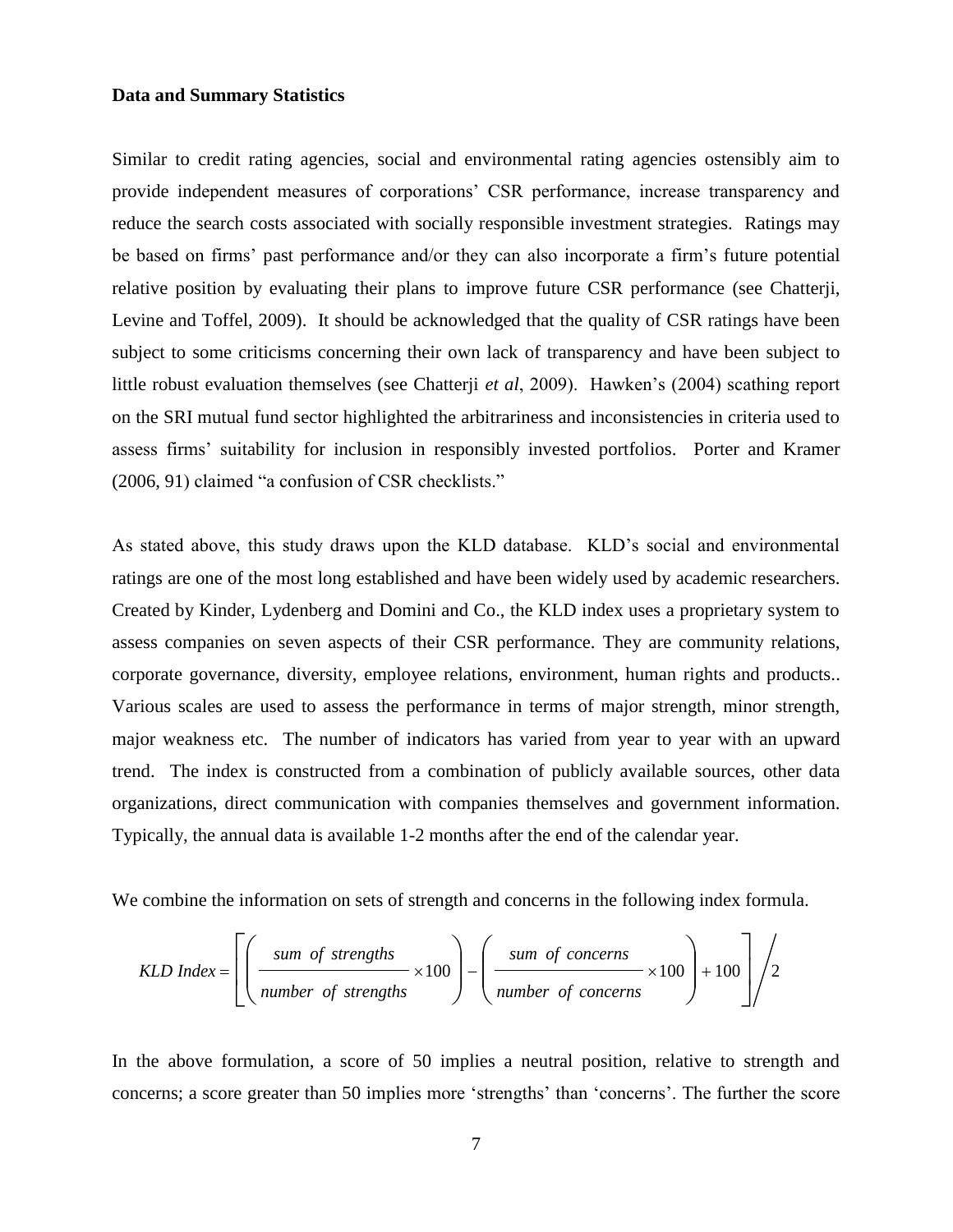is from 50 (towards 100), the stronger is the relative "strength"; a score less than 50 implies more "concerns" than "strengths" and farther the score is from 50 (towards 0), the stronger is the relative "concerns". This index formulation combines the number of strengths and concerns on a continuous scale and facilitates comparison across companies.

The source of our firm financial data is Datastream. As defined by Datastream, the real estate sector includes real estate services (brokers and real estate agents), development companies, investment companies and REITs, but excludes pure construction companies.In order to estimate our panel regression we include only complete cross sections in order to avoid attrition bias and as a result, our sample consists of mainly REITs (63.8%) but also includes a number of companies with substantial real estate holdings. This diversity of the companies in the real estate sector also needs to be acknowledged. Although all firms are exposed to the real estate sector, there are significant differences between their core business models with many involved in financial services, construction, agriculture, *inter alia*. In order to control for sector differences, we also include SIC code dummies to control for sector effects in the econometric modeling<sup>3</sup>.

Table 1 explains the variable definitions and the specific hypotheses. Table 2a provides descriptive statistics and Table 2b the correlation matrix for the variables used in the econometric models. The time series encompasses the period 2003-2009.

#### **Insert Tables 1 and 2**

The relative index for the listed real estate companies at 48.87 is close to 50 and is also similar to the mean score for all companies in the KLD index for the sample period (49.23). Whilst there can be a wide range of scores it is clear that most of the companies tend to be "bunched" around 50. In 2009, 26 of the 67 REITs had a score of 50. In 2009, the highest scoring REIT was RAIT Investment Trust which achieved a score of 53.75. *Prima facie*, its very poor (relative and absolute) performance in 2009 does not suggest a strong positive effect of its CSR performance in this particular case. The comparable figures for the best performing companies in the KLD index was for Intel at 67.5. The worst REIT performers were Camden Property Trust and Colonial Properties Trust who both obtained a score of 46.25. Despite their CSR score, both

 3 SIC codes obtained from Datastream, code: [WC07021:WC07028].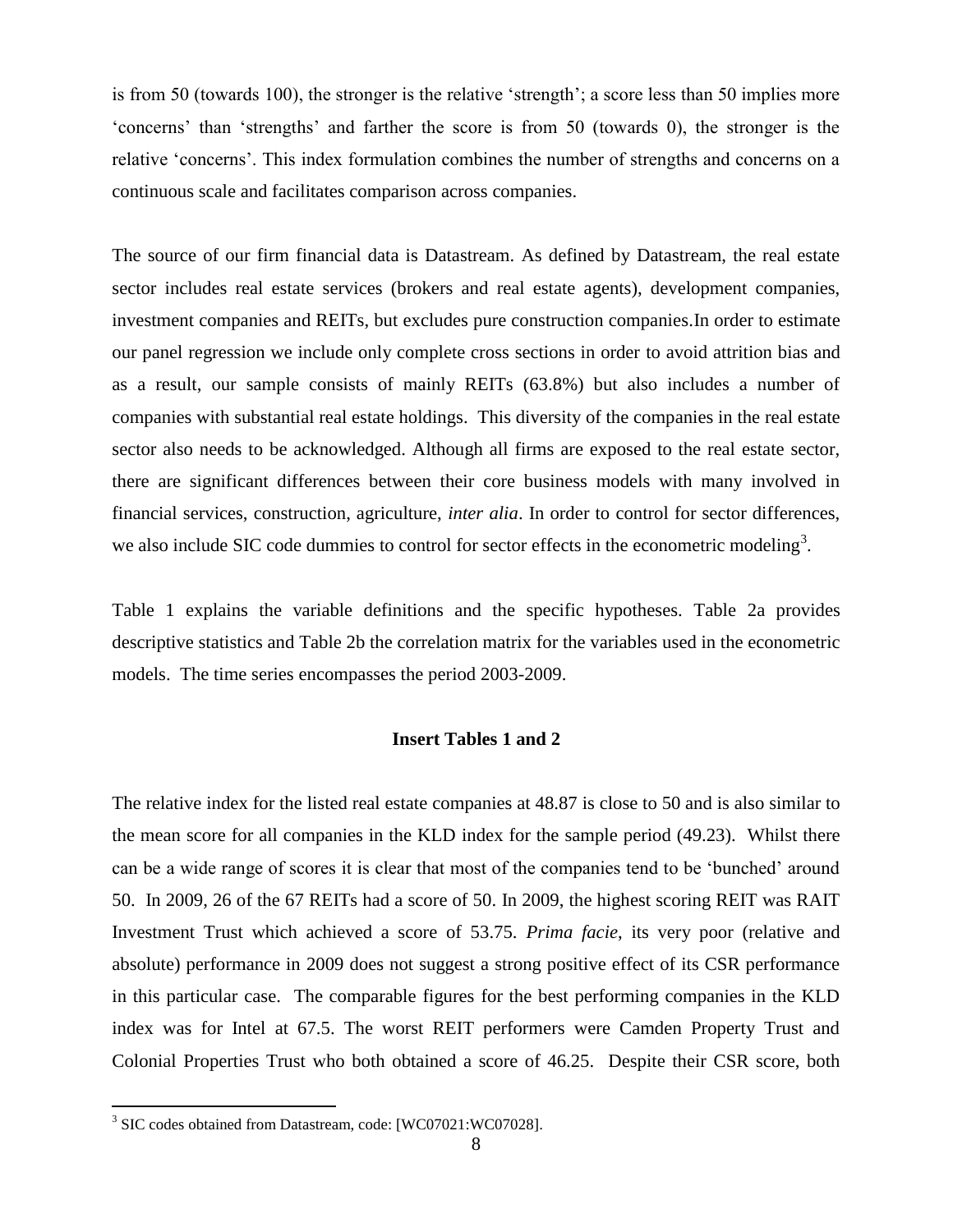achieved extremely healthy returns in that year. For all firms in the KLD index, the lowest score in 2009 was 35 obtained by KBR Inc – a large military construction and engineering contractor which is a former subsidiary of Halliburton.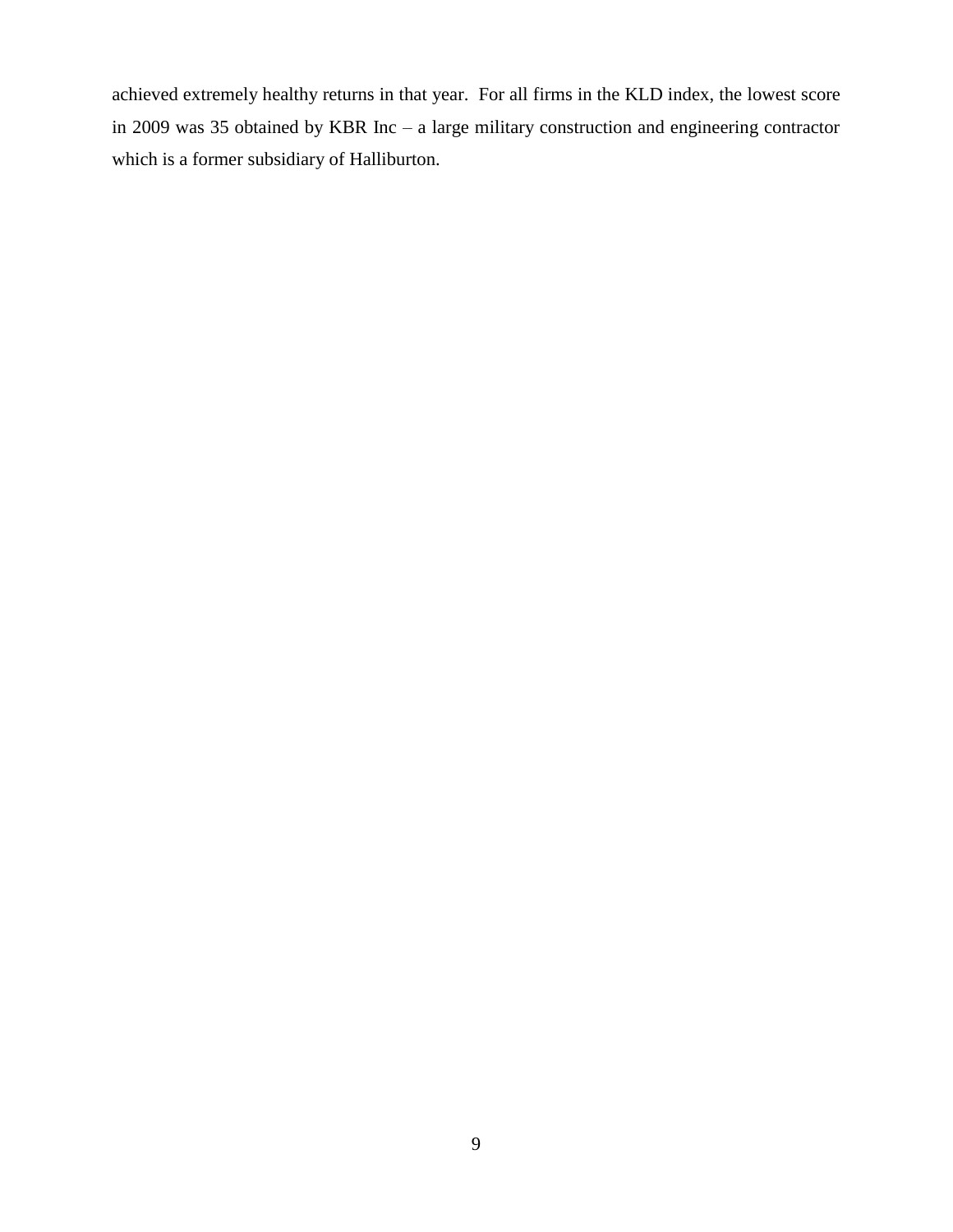#### **Empirical Framework**

We apply a number of standard panel models. First, we test the influence of CSR rating on firm value by regressing Tobin"s Q (measured at time *t*) on the lagged CSR score (measured at *t*, *t-1* and *t-2*). We calculate Tobin"s Q following *Han (2006)* and specify the OLS model as:

$$
q_{ijt} = \alpha + K_{ijt}\beta + X_{ijt}\gamma + \varepsilon_{ijt}
$$
 (1)

where  $q_{ijt}$  is the Tobin's Q for the firm *i* in sector *j* in year *t*.  $K_{ijt}$  is the KLD index for the firm *i* in sector *j* in year *t*.  $X_{ijt}$  is the vector of financial attributes of firm *i* in sector *j* in year *t*.

The fixed effects model is:

$$
q_{ijt} = \alpha + K_{ijt}\beta + X_{ijt}\gamma + \mu_i + \varpi_i + \lambda_t + u_{ijt}
$$
 (2)

where  $q_{ijt}$  is the Tobin's Q for the firm *i* in sector *j* in year *t*.  $K_{ijt}$  is the KLD index for the firm *i* in sector *j* in year *t*.  $X_{ijt}$  is the vector of financial attributes of firm *i* in sector *j* in year *t*.  $\mu_i$  denotes a firm-specific fixed effect,  $\omega_j$  is the sector-specific fixed effect and  $\lambda_i$  is the year-specific fixed effect.

Equations (1) and (2) have been estimated for time period 2003-2009 with 105 cross section observations. We estimate the above equations including the dummies for fixed effects for time and sectors and also as a mean-differenced model.

One important issue that may affect our results is the possibility of measurement error in KLD Indices. This could arise due to multitude of reasons – reporting errors, frequent revisions as the revised figures and facts appear in next period company statements etc. Moreover, since CSR policies and actions complement long-term corporate strategy, it may as well take several years to reflect statistically significant effects of such CSR measures. To address these issues, we take time-invariant variables to model the CFP. Specifically, variables are taken as averages over all years (2003-2009) and the structure is employed as follows: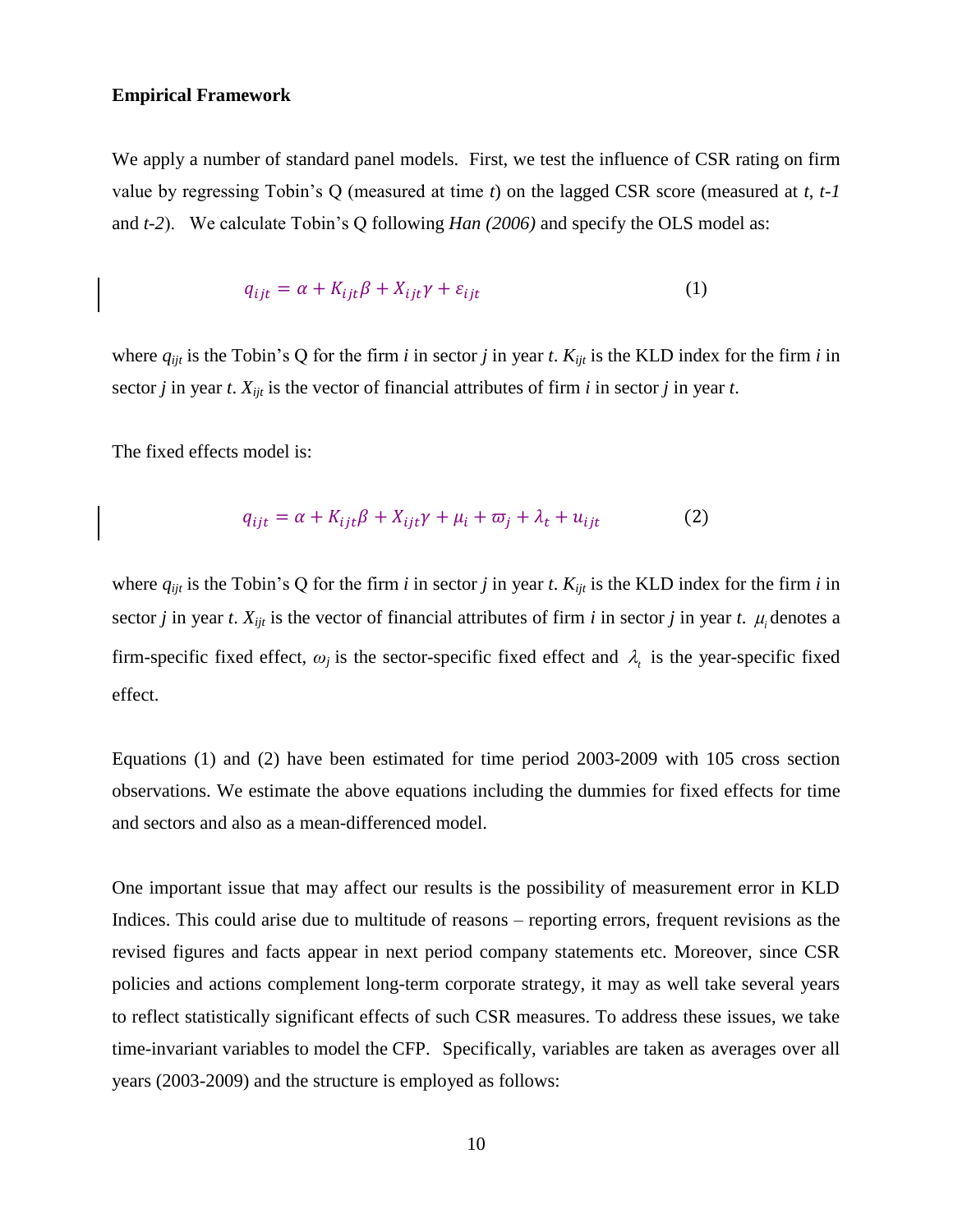$$
\overline{q}_{ij} = \alpha + \overline{K}_{ij}\beta + \overline{X}_{ij}\gamma + \overline{\omega}_j + \lambda_t + \overline{\nu}_{ij}
$$
\n(3)

The way we have calculated the KLD index allows us to categorize between firms with positive and negative score. It is quite reasonable to expect that firm behavior may depend on the scale of the score. A firm with a positive score may have different motivation for CSP than those from a firm with a negative score. In terms of econometrics, this entails non-linear effects of KLD variable. To address this issue, we take a piece-wise regression approach (or, spline regression with the 'knot' placed at the minimum of the residual standard error<sup>4</sup>) in equation (4a) below and alternatively, add non-linear terms to our estimation equation (4b) as follows.

$$
q_{ijt} = \alpha + K_{ijt}^{spline 1} \beta_1 + K_{ijt}^{spline 2} \beta_2 + X_{ijt} \gamma + \mu_i + \varpi_j + \lambda_t + \eta_{ijt}
$$
(4a)

$$
q_{ijt} = \alpha + K_{ijt}\tilde{\beta}_1 + K_{ijt}^2\tilde{\beta}_2 + X_{ijt}\gamma + \mu_i + \varpi_j + \lambda_t + \varepsilon_{ijt}
$$
\n(4b)

In order to test our hypothesis that higher levels of CSR strengths in all areas lead in the long run to a higher firm valuation, we expect β1 and β2 in Equation 4a to be positive and significant. Furthermore, we expect simultaneously β1 to be negative and β2 positive in equation 4b in order to obtain an increasing non-linear effect on Tobin"s Q.

 $\overline{a}$ 

 $4$  The specification of the break point is explained in APPENDIX 2.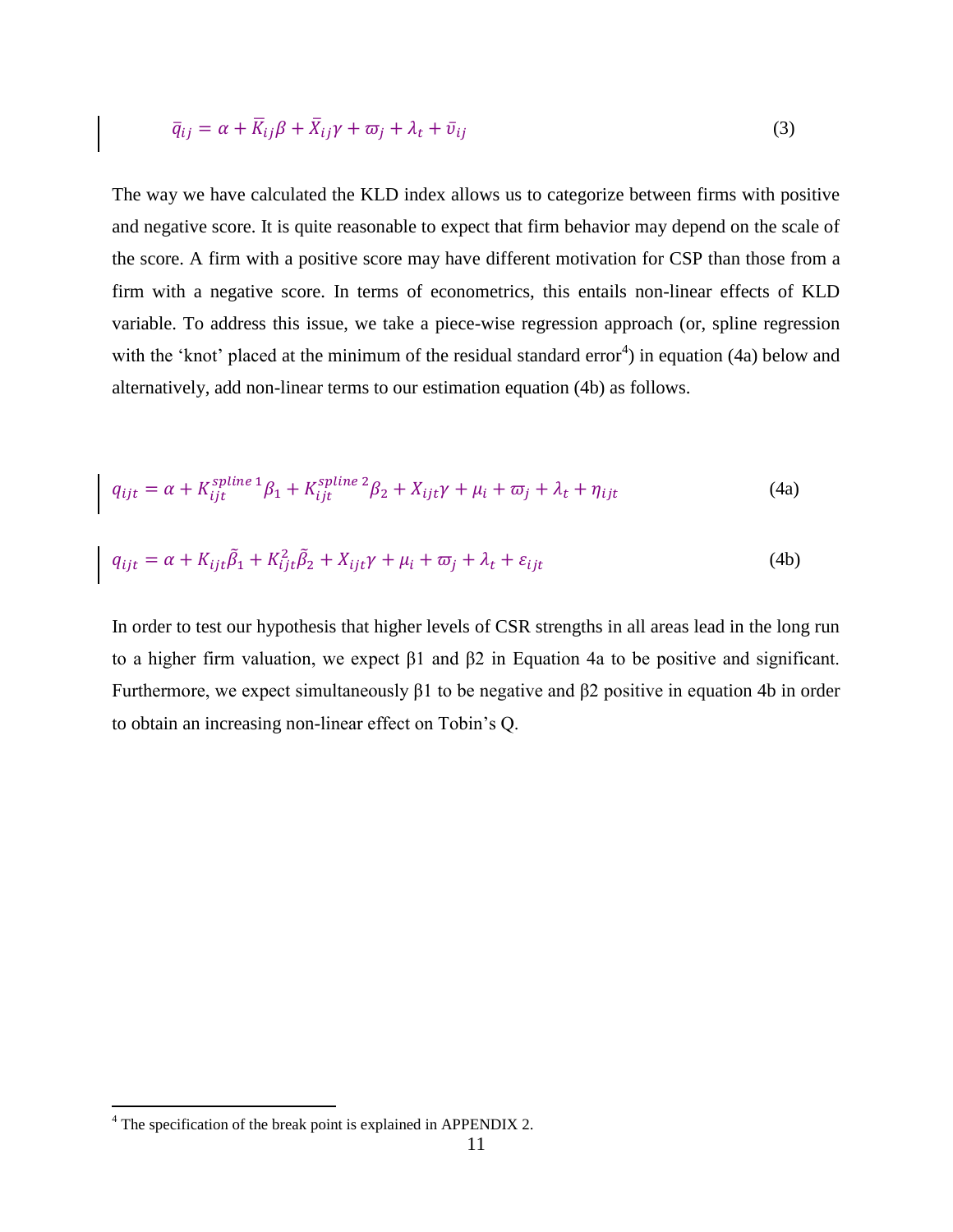#### **Results and Analysis**

We employ our estimation strategy with two dependent variables – Tobin's Q and Total Return. Table 3 presents the estimation with Tobin"s Q as dependent variable within the framework of equations 1 and 2. We take a baseline model and add lagged terms and assume various fixed effects to control for unobserved heterogeneity specific to the company, sector and time period. This gradual development of the econometric assumptions shows the robustness and stability of the results. Column 1 presents our baseline model with only contemporaneous variables. Columns 2 and 3 add 1-period and 2-period lagged KLD variable respectively. Since we find, as theorized, a significant positive effect at 2-period lag, we take this model forward and assume sector-specific fixed effect (column 4), sector and time fixed effects (column 5), company and time fixed effects (column 6) and separate controls for strengths and concerns with sector as well as time fixed effects in column 7. We also test for joint significance of the KLD variables. The adjusted r-squared values are quite reasonable and reflect goodness of fit. We find that a significant positive effect of the two period lagged index enhances Tobin´s Q. This is consistent with the expectation that improved CSR performance produces a subsequent improvement in financial performance. It is consistent with stakeholder theories of CSR effects rather than slack resources arguments. When fixed sector and time effects are added to the model, the results remain robust. Coefficients and explanatory power tend to remain very similar across the specifications. The test for joint significance of the KLD index including the lag structure supports our inference at 5% level for concerns but is insignificant for strengths .

#### **Insert Tables 3 and 4 here**

Table 4 contains the same set of estimation results as in Table 3 with Total Return as the dependent variable and adding NAREIT return as an additional control. The first three columns present OLS results without any explicit assumptions for unobserved heterogeneity and columns 4 through 7 present models with various fixed effects. We also test for joint significance of the KLD variables. The adjusted r-squared values are quite reasonable except for company and time fixed effects. We find that no consistent result. However, there is some evidence of negative association between CSR performance and total return. Most of the individual coefficients on the KLD index score are negative and are jointly significant in a number of the model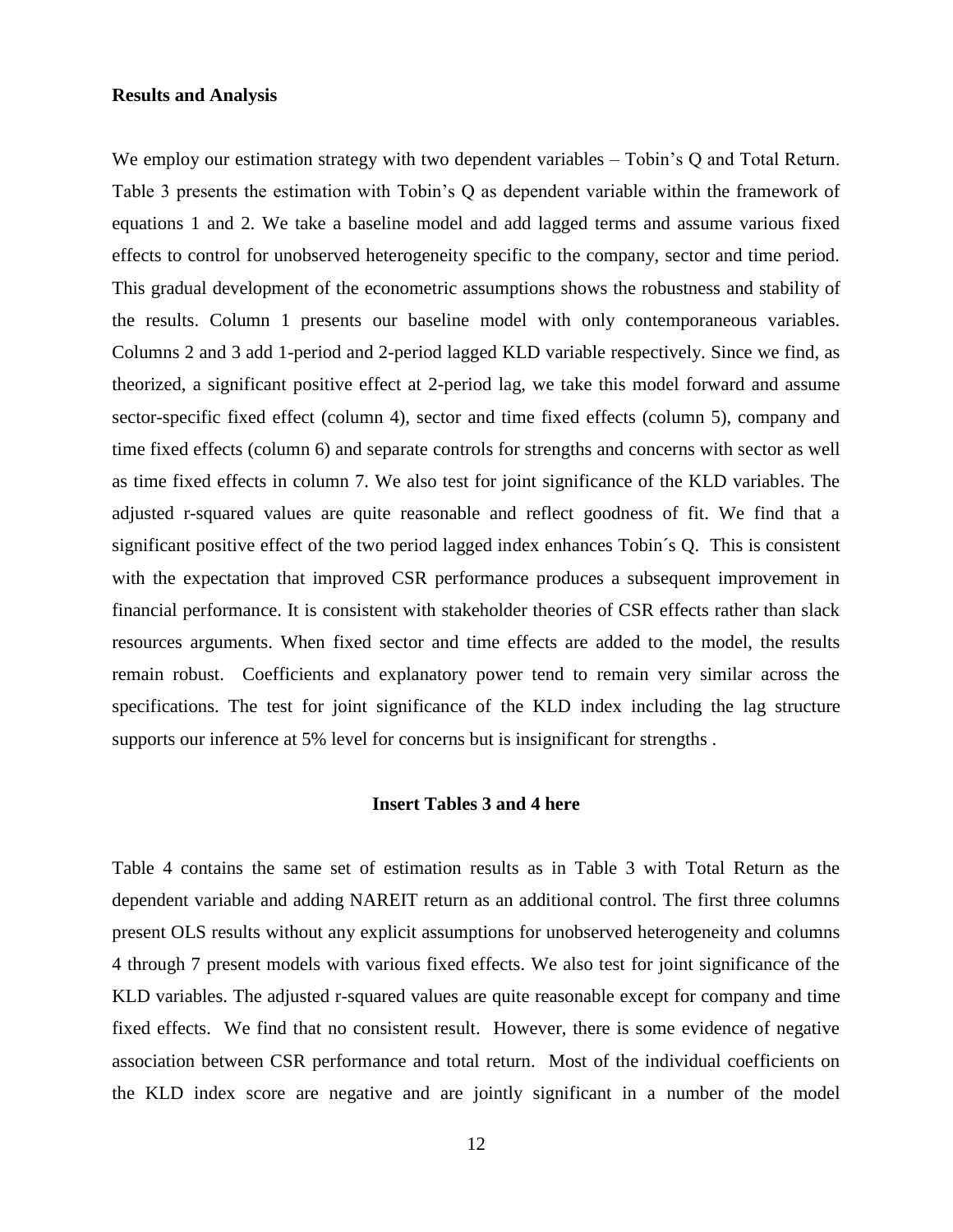specifications. However, when fixed sector and time effects are added to the model, the results do not remain robust. For total return, "concerns" have no statistically significant effect on returns. In contrast, the evidence shows that the finding of a negative association is generated by "strength". However, the coefficients are not consistent. There is a significant positive association between KLD strengths and total return with a one year lag for real estate companies. In contrast, the coefficients for a contemporaneous KLD strengths and KLD strengths lagged two years are significantly negative at the 1% level. There is no evidence to support an association between KLD concern scores and total returns.

Table 5 is estimated within the framework of Equation 3. In these estimations, we are concerned about presence errors-in-variables and long-run realization of effects from an active CSR strategy. As before, we initially estimate the equation with and without any explicit assumptions of unobserved heterogeneity. The adjusted r-squared values reflect quite reasonable explanatory power of the model specifications. The lack of any significant association between KLD score and Tobin"s Q or total return in the time invariant model is consistent with the interpretation that there is a lagging relationship between changes in CSP performance and financial performance.

# **Insert Tables 5 and 6 here**

Table 6 presents the empirical approach outlined in Equations 4a and 4b. In these results, we are concerned with the possibility of non-linearity in impact of the CSP on Tobin´s Q. Specifically, we hypothesize that the effects may depend on the scale of the CSP. A firm with a positive score may have different motivation and impact of CSP than those from a firm with a negative score. In terms of the econometrics, this calls for incorporating non-linear terms of KLD variable.. We add quadratic terms in Columns 2, 4, 6 and 8. Note that we run these models with and without fixed effects. The adjusted r-squared values are reasonable and our empirical results show evidence of a non-linear relationship between CSR and Tobin´s Q. Both piece-wise CSR variables show positive significant values without taking time and company fixed effects into account. The coefficient of the second piece-wise variable is higher than the "normal" CSR level indicating that higher levels of responsibility create more additional firm value. The same effect is generated by analyzing the coefficients of the level CSR and quadratic CSR-Variable. The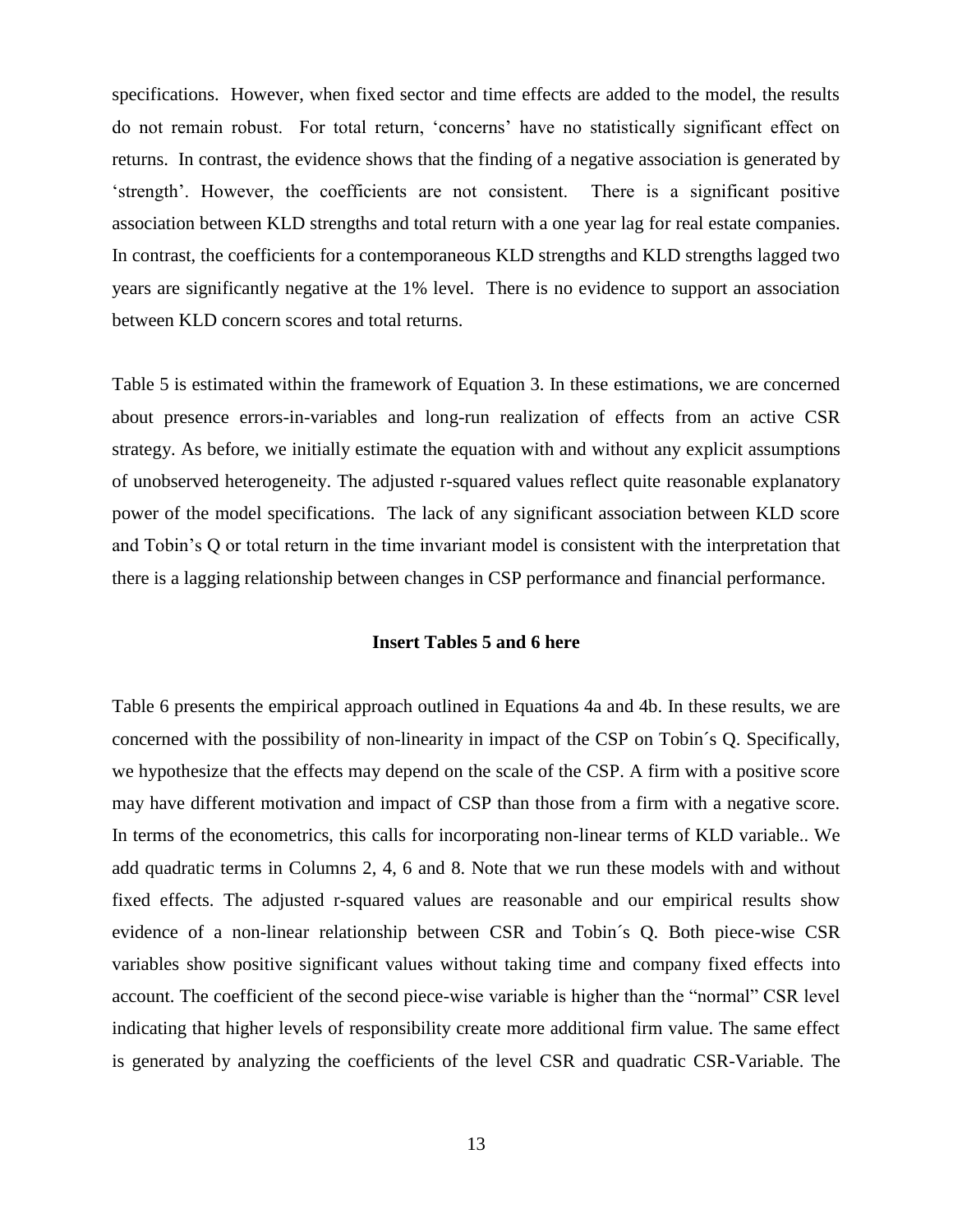sign and statistical significance show a increasing U-shaped effect of CSR to firm value. Nevertheless, the latter holds only for sector fixed effects.

Table 7 shows the empirical non-linear approach with total return as dependent variable. In this case the statistical significance of the piece-wise variables is not given. Nevertheless, columns 2, 6 and 7 show the U-shaped relationship of CSR to financial performance. Following the latter, only higher levels of responsibility are able to enhance significantly the financial performance. The results hold for all fixed effects specifications except for sector effects. Table 7 corroborates the hypothesis that higher levels of (present) responsibility enhance financial performance and explain (*perhaps*) the unusual result of our linear approach in Table 4. Furthermore, our control variables are constant for all fixed effects specifications which prove the stability of our model.

#### **Conclusion**

With growing interest in sustainability issues, the real estate sector has been engaging increasingly with Corporate Social Responsibility objectives. There has been a longstanding and substantial body of work on the relationship between CSP and CFP in non-real estate industries. To our knowledge, this paper provides the first empirical evidence on this issue within the real estate sector. We draw upon the methodological frameworks and the databases used in investigating these issues in non-real estate studies in our analysis. Our results are largely consistent with the existing literature finding a positive relationship between CFP and CSP.

Overall, we find that the impact of CSP on CFP works through two channels – indirect and direct effects. In general, our prior expectation of a significant link between CSP and CFP is confirmed by the empirical analysis presented in this paper but the impact differs for the direct and indirect effect. For the indirect link we find a positive association between lagged KLD score and contemporaneous Tobin"s Q while we find a negative relationship between lagged KLD score and total return.

However, further work is required to draw more robust inferences. In particular, it may be important to control for differences within the REIT sector itself. To this end, we intend to augment our existing database on financial and ESG performance with information about the asset holdings of the REITs. In particular, it should be possible to add information on REITs'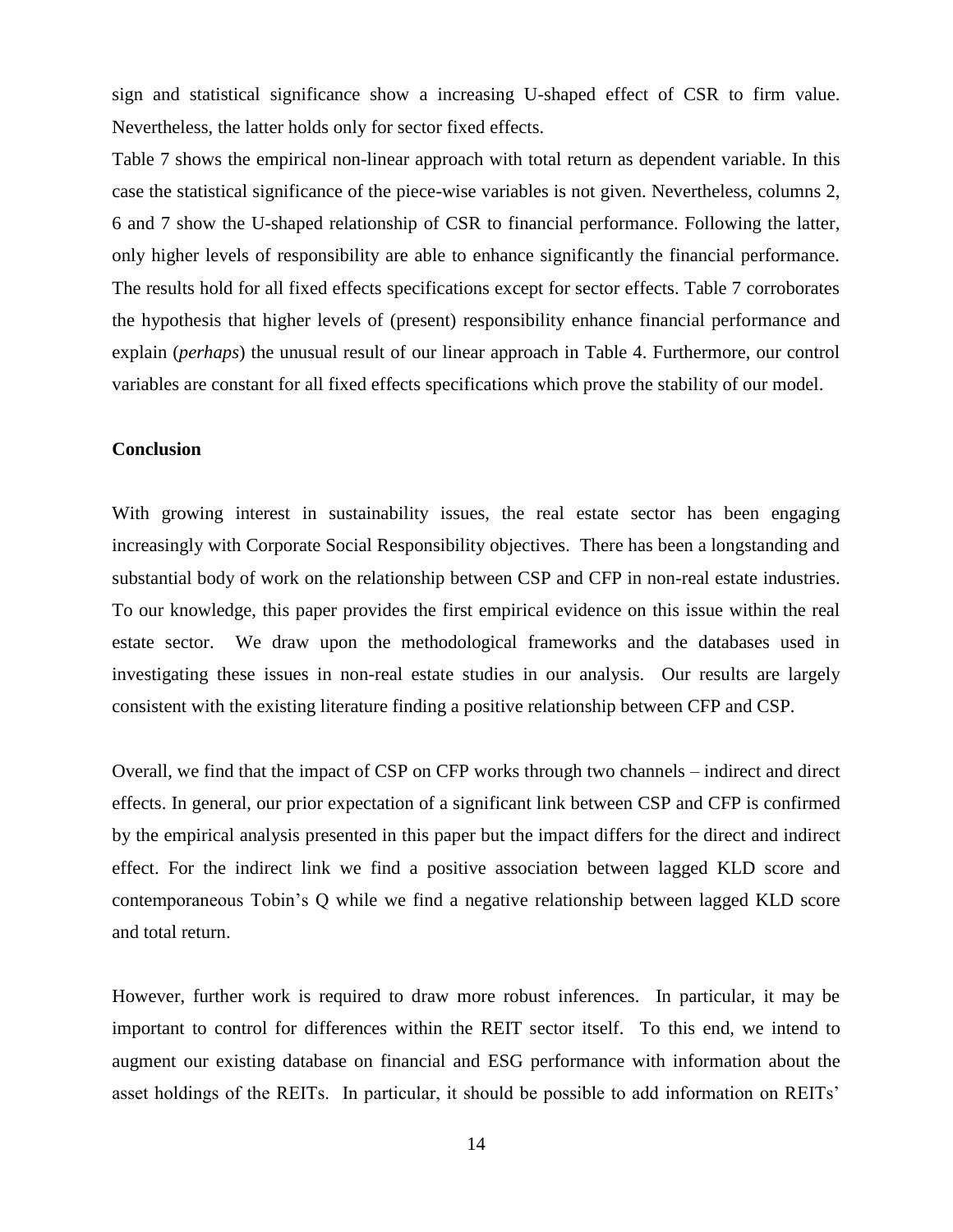exposure to eco-labeled buildings and investigate the three-way relationship between investment in LEED and Energy labeled assets, corporate financial performance and corporate social performance. The relationship between CSR rating and risk-adjusted returns will also be a useful addition to our modeling framework.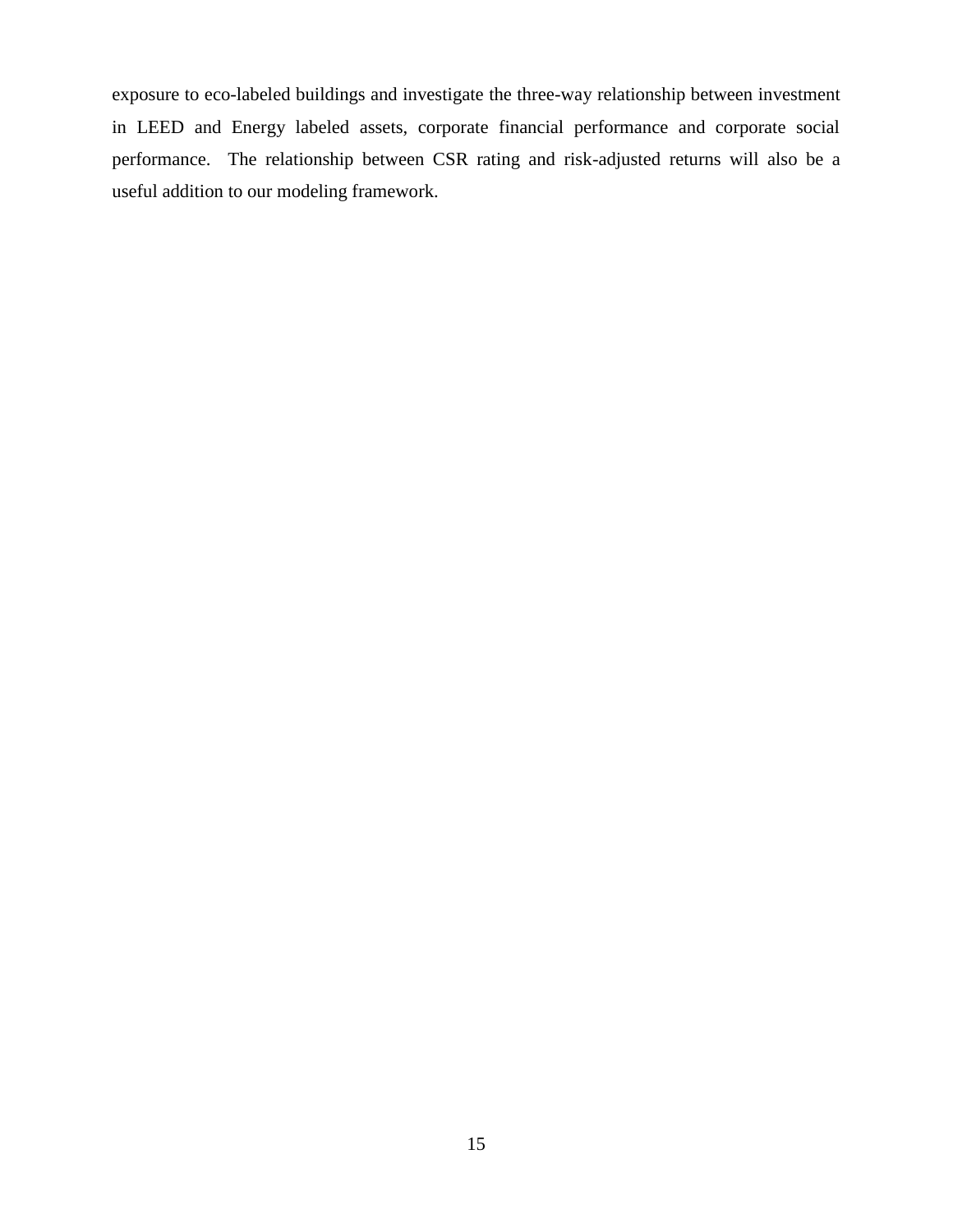# **References**

Bagnoli, M. and Watts, S. 2003, Selling to socially responsible consumers: competition and the private provision of public goods, *Journal of Economics and Management Strategy*, **12,** 3, 419– 445.

Bansal, P. and Roth, K. 2000, Why companies go green: A model of ecological responsiveness, *Academy of Management Journal*, **43**, 4, 717– 736.

Bauer, R., Eichholtz, P. and Kok, N. 2010, Corporate Governance and Performance: The REIT Effect, *Real Estate Economics*, 38, 1, 1-29.

Bianco, C., Ghosh, C. and Sirmans, C. 2007, The Impact of Corporate Governance on the Performance of REITs, *Journal of Portfolio Management,* **33,** 175–191.

Chand, M. 2006, The Relationship Between Corporate Social Performance and Corporate Financial Performance: Industry Type as a Boundary Condition, *The Business Review*, **5,** 1, 240– 245.

Chatterji, A. Levine, D and Toffel, M. 2009, How well do social ratings actually measure corporate social responsibility? *Journal of Economics & Management Strategy,* **18**, 1, 125-169.

Griffin, J. and Mahon, J. 1997, The Corporate Social Performance and Corporate Financial Performance Debate: Twenty-Five Years of Incomparable Research, *Business and Society*, **36,** 1, 5–31.

Han, B, 2006, Insider Ownership and Firm Value: Evidence from Real Estate Investment Trusts, *Journal Real Estate Finance & Economics*, **32,** 471–493.

Hartzell, J., Kallberg, J. and Liu, C. 2008, The Role of Corporate Governance in Initial Public Offerings: Evidence from Real Estate Investment Trusts. *Journal of Law and Economics,* **51**, 539–562.

Hawken, P. (2004) Socially Responsible Investing, *Natural Capital Institute,* Sausalito, CA. Available: http://www.naturalcapital.org/docs/SRI%20Report %2010-04\_word.pdf

Horthathova, E. 2010, Does environmental performance affect financial performance: a meta analysis? *[Ecological Economics](http://www.sciencedirect.com/science/journal/09218009)*, **70**, 1, 52-59.

Margolis, J., Elfenbein, H and Walsh, J. 2007, *Does It Pay to be Good? A Meta-Analysis and Redirection of Research on the Relationship Between Corporate Social and Financial Performance*, Mimeo, Harvard Business School , Boston , MA .

Maxwell, J., Lyon, T and Hackett, S. 2000, Self-regulation and social welfare: The political economy of corporate environmentalism, *Journal of Law and Economics* **43**, 2, 583–618.

Newell, G. 2008, [The strategic significance of environmental sustainability by Australian-listed](http://assets.emeraldinsight.com/Insight/viewContentItem.do;jsessionid=3C5C968E7E917C73FEBFFE96A2151B5F?contentType=Article&hdAction=lnkhtml&contentId=1747107&history=false)  [property trusts,](http://assets.emeraldinsight.com/Insight/viewContentItem.do;jsessionid=3C5C968E7E917C73FEBFFE96A2151B5F?contentType=Article&hdAction=lnkhtml&contentId=1747107&history=false) *Journal of Property Investment and Finance*, **26**, 6, 522-540.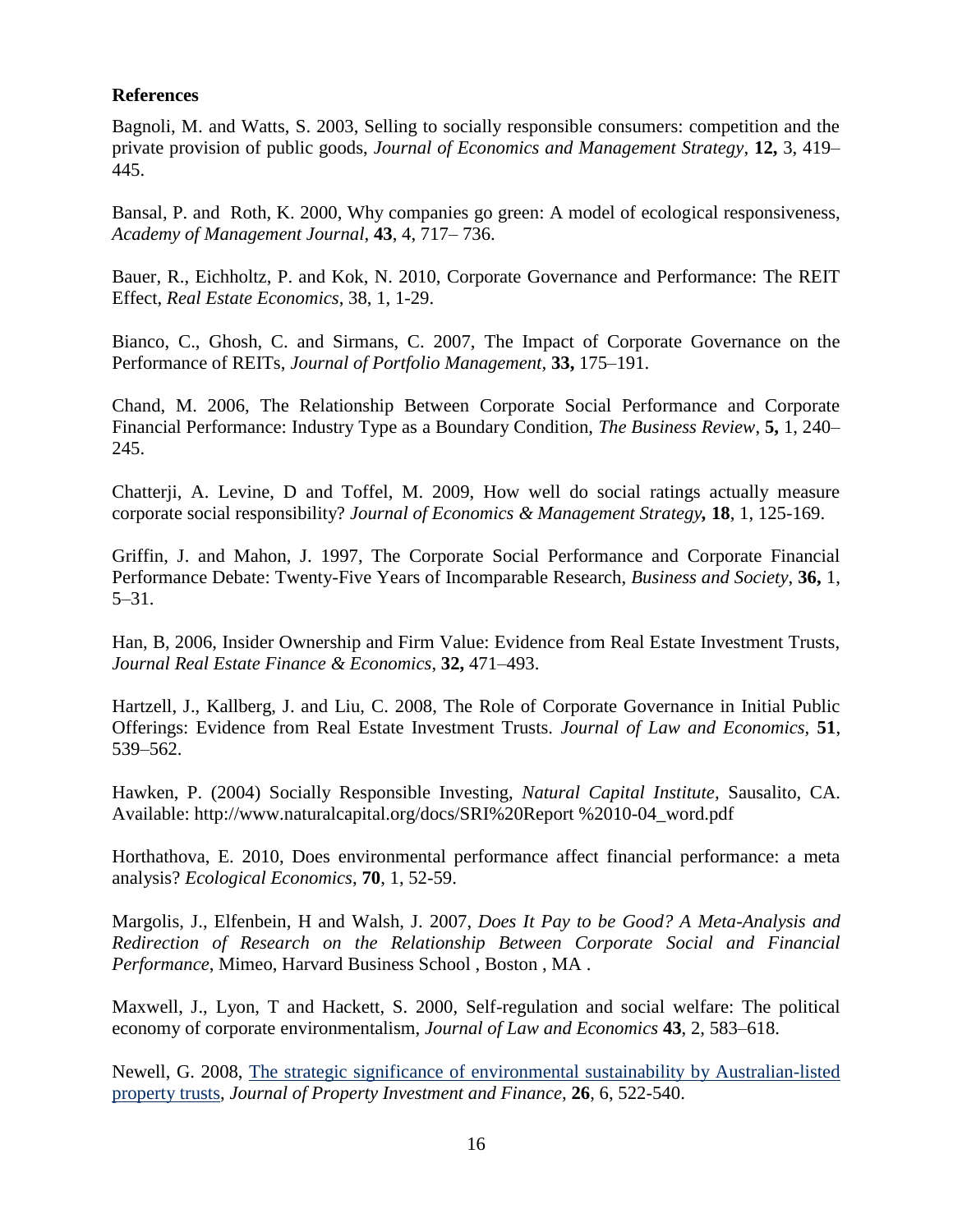Newell, G. 2009, Developing a socially responsible investment index for UK property companies, *Journal of Property Investment and Finance*, **27**, 5, 511-521.

Porter, M. and Kramer, M. 2006, Strategy & society: The link between competitive advantage and corporate social responsibility, *Harvard Business Review*, **84**, 12, 78–92.

Rapson, D., Shiers, D., Roberts, C. and Keeping, M. (2007), [Socially responsible property](http://www.emeraldinsight.com/Insight/viewContentItem.do;jsessionid=6CAE17EC02A5489EEBAD602B0093E86C?contentType=Article&hdAction=lnkhtml&contentId=1615995)  [investment \(SRPI\): an analysis of the relationship between equities SRI and UK property](http://www.emeraldinsight.com/Insight/viewContentItem.do;jsessionid=6CAE17EC02A5489EEBAD602B0093E86C?contentType=Article&hdAction=lnkhtml&contentId=1615995)  [investment activities,](http://www.emeraldinsight.com/Insight/viewContentItem.do;jsessionid=6CAE17EC02A5489EEBAD602B0093E86C?contentType=Article&hdAction=lnkhtml&contentId=1615995) *Journal of Property Investment and Finance,* **25**, 4, 342-358.

Ruf, B., Muralidhar, K., Brown, R., Janney, J. and Paul, K. 2001, An Empirical Investigation of the Relationship Between Change in Corporate Social Performance and Financial Performance: A Stakeholder Theory Perspective, *Journal of Business Ethics*, **32**, 143–156.

Surroca, J., Tribó, J. A. and Waddock, S. 2010, Corporate responsibility and financial performance: the role of intangible resources. *Strategic Management Journal*, **31,** 463–490.

Van Beurden, P. and Goessling, T. 2008. The Worth of Values – A Literature Review on the Relation Between Corporate Social and Financial Performance. *Journal of Business Ethics,* **82**, 2, 407-424.

Vogel, D. 2005. *The Market for Virtue: The Potential and Limits of Corporate Social Responsibility*, Washington, DC: Brookings Institute.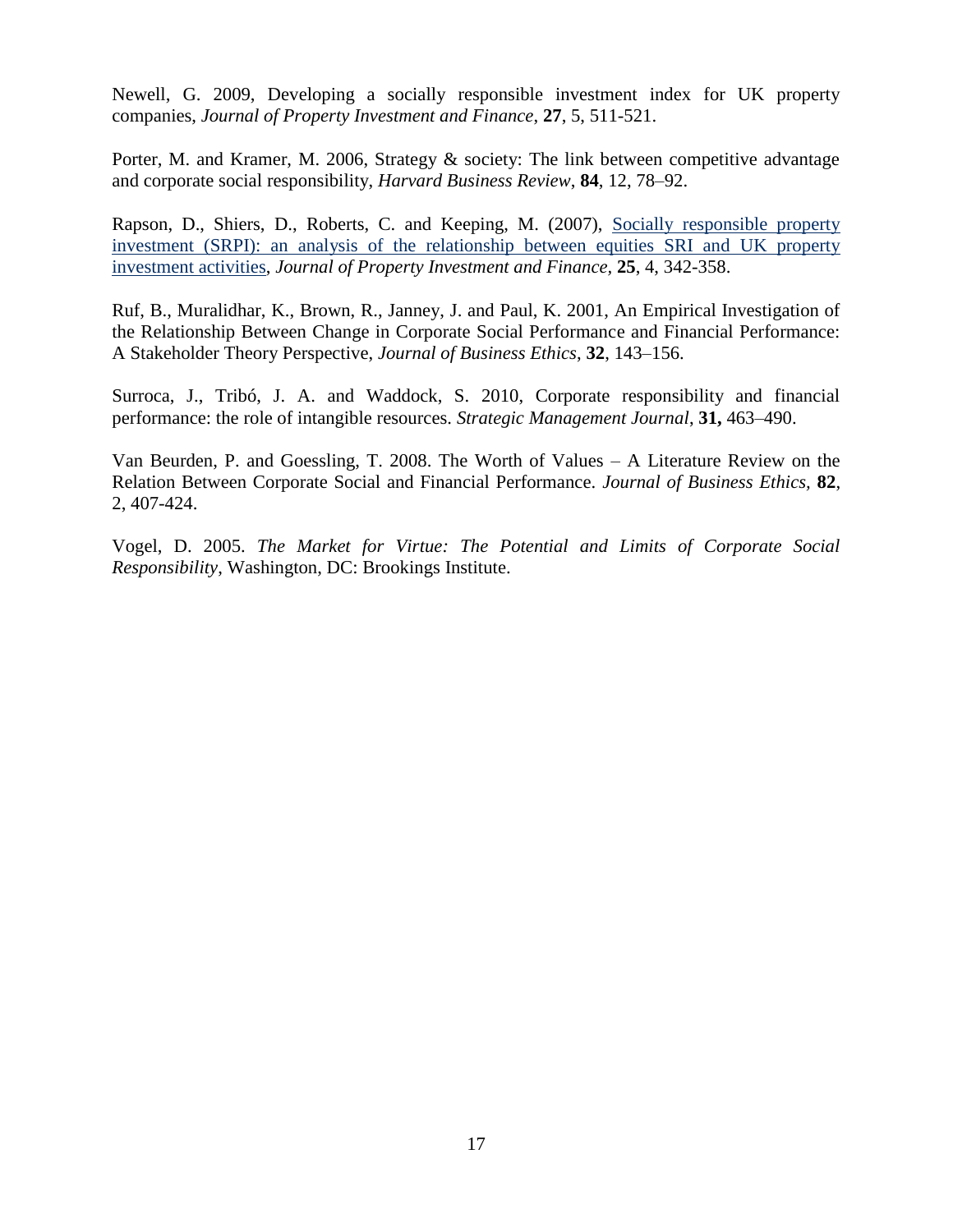|                           | <b>Variable</b>                                                                                                                                                                                                                    | <b>Source</b>    | <b>Expected effect</b> |                |  |
|---------------------------|------------------------------------------------------------------------------------------------------------------------------------------------------------------------------------------------------------------------------------|------------------|------------------------|----------------|--|
|                           |                                                                                                                                                                                                                                    |                  | TO                     | Return         |  |
| TobinsQ                   | Long term firm value measured as market capitalization<br>plus debt (long and short) term debt and preferred stock<br>divided by total assets.                                                                                     | Datastream       | 7                      | $\overline{1}$ |  |
| <b>Stock Return</b>       | Logarithm of the Return Index                                                                                                                                                                                                      | Datastream       | $\sqrt{2}$             | $\sqrt{2}$     |  |
| Volatility                | Stock return volatility calculated with weekly returns for<br>the present year.                                                                                                                                                    | Datastream       | $\sqrt{2}$             | $\overline{1}$ |  |
| Return on<br>Assets       | Return on assets for each year defined by DS as: Net<br>income before preferred dividends+((interest expense on<br>debt-interest capitalized)*(1-Tax rate)))/Average of last<br>year's and current year's total assets*100.        | Datastream       | $+$                    | $^{+}$         |  |
| <b>Total Assets</b>       | Sum of total assets for each year defined by DS as: sum of<br>total current assets, long term receivables, investments in<br>unconsolidated subsidiaries, other investments, net property<br>plant and equipment and other assets. | Datastream       | $+/-$                  | $+/-$          |  |
| <b>NAREIT</b><br>Return   | Total yearly return of the NAREIT index                                                                                                                                                                                            | <b>NAREIT</b>    | $\sqrt{2}$             | $^{+}$         |  |
| DowJones<br>Return        | Total yearly return of the Dow Jones Composite 65 Stock<br>Average index                                                                                                                                                           | Dow Jones        |                        |                |  |
| Growth in<br><b>GDP</b>   | Growth on US gross Domestic product                                                                                                                                                                                                | BEA              | $+/-$                  | $+/-$          |  |
| Leverage                  | Ratio, calculated as short term debt and current proportion<br>of long term debt divided by total assets                                                                                                                           | Datastream       |                        |                |  |
| <b>KLD</b><br>Performance | Environmental, social and governance performance index.                                                                                                                                                                            | KLD-<br>Database | $\! + \!\!\!\!$        | $+$            |  |
| <b>KLD</b><br>Strengths   | Total score of strengths in all areas for the firm in year t.                                                                                                                                                                      | KLD-<br>Database | $^{+}$                 | $^{+}$         |  |
| <b>KLD</b><br>Concerns    | Total score of concerns in all areas for the firm in year t.                                                                                                                                                                       | KLD-<br>Database |                        |                |  |
| KLD piece-<br>wise        | Piece-wise transformation of KLD-index in order to<br>estimate non-linear effects. See Appendix 2.                                                                                                                                 | KLD-<br>Database | $\qquad \qquad +$      | $^{+}$         |  |
| <b>Net Sales</b>          | Represent gross sales and other operating revenue less<br>discounts, returns and allowances                                                                                                                                        | Datastream       | $\qquad \qquad +$      | $^{+}$         |  |
| Operating<br>Income       | Represents the difference between sales and total operating<br>expenses                                                                                                                                                            | Datastream       | $\qquad \qquad +$      | $^{+}$         |  |
| Market<br>Capitalization  | Calculated as Market Price-Year End * Common Shares<br>Outstanding                                                                                                                                                                 | Datastream       | $+/-$                  | $+/-$          |  |
| Common<br>Equity          | Represents common shareholders' investment in a<br>company.                                                                                                                                                                        | Datastream       | $+/-$                  | $+/-$          |  |

# **Table 1: Variable Description & Expected Effects**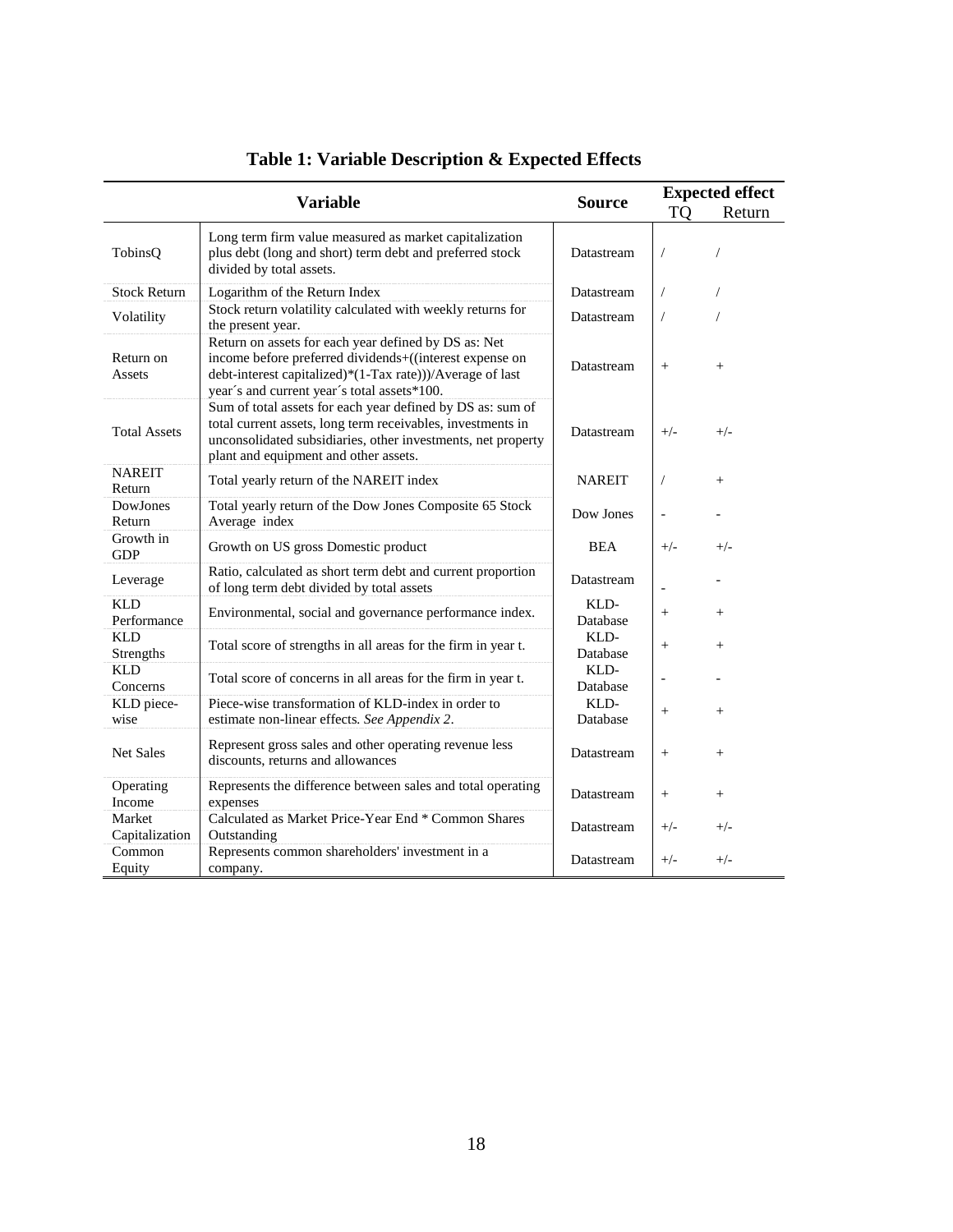| <b>Variable</b>        | N   | <b>Mean</b>                 | SD                          | Min.             | Max.          |
|------------------------|-----|-----------------------------|-----------------------------|------------------|---------------|
| Tobin's Q              | 735 | 1.309                       | 0.7685                      | 0.051            | 6.004         |
| Total Return (%)       | 735 | 0.063                       | 0.421                       | $-2.327$         | 1.001         |
| <b>KLD</b> Index       | 735 | 48.868                      | 3.235                       | 35.714           | 64.238        |
| KLD Index_Strength     | 735 | 3.082                       | 5.540                       | $\Omega$         | 42.553        |
| KLD Index_Concern      | 735 | 5.346                       | 5.270                       | $\Omega$         | 28.571        |
| Return on Assets (%)   | 735 | 5.416                       | 6.120                       | $-27.330$        | 37.920        |
| Leverage $(\%)$        | 735 | 6.100                       | 13.780                      | $\Omega$         | 82.760        |
| Total Assets (\$mil.)  | 735 | 6 180 892.2                 | 16'063'704.9                | 95`424.8         | 245 133 000.0 |
| Common Equity (\$mil.) | 735 | $1^{\circ}475^{\circ}174.6$ | $2^{\circ}101^{\circ}800.9$ | $4^{\circ}144.9$ | 25`093`780.0  |
| Market Cap (\$mil.)    | 735 | 3'370'918.6                 | $4^{\circ}409^{\circ}203.0$ | 42.773.0         | 44 356 234.8  |
| NAREIT Return (%)      | 7   | 0.078                       | 0.279                       | $-0.467$         | 0.326         |

**Table 2a: Summary Statistics**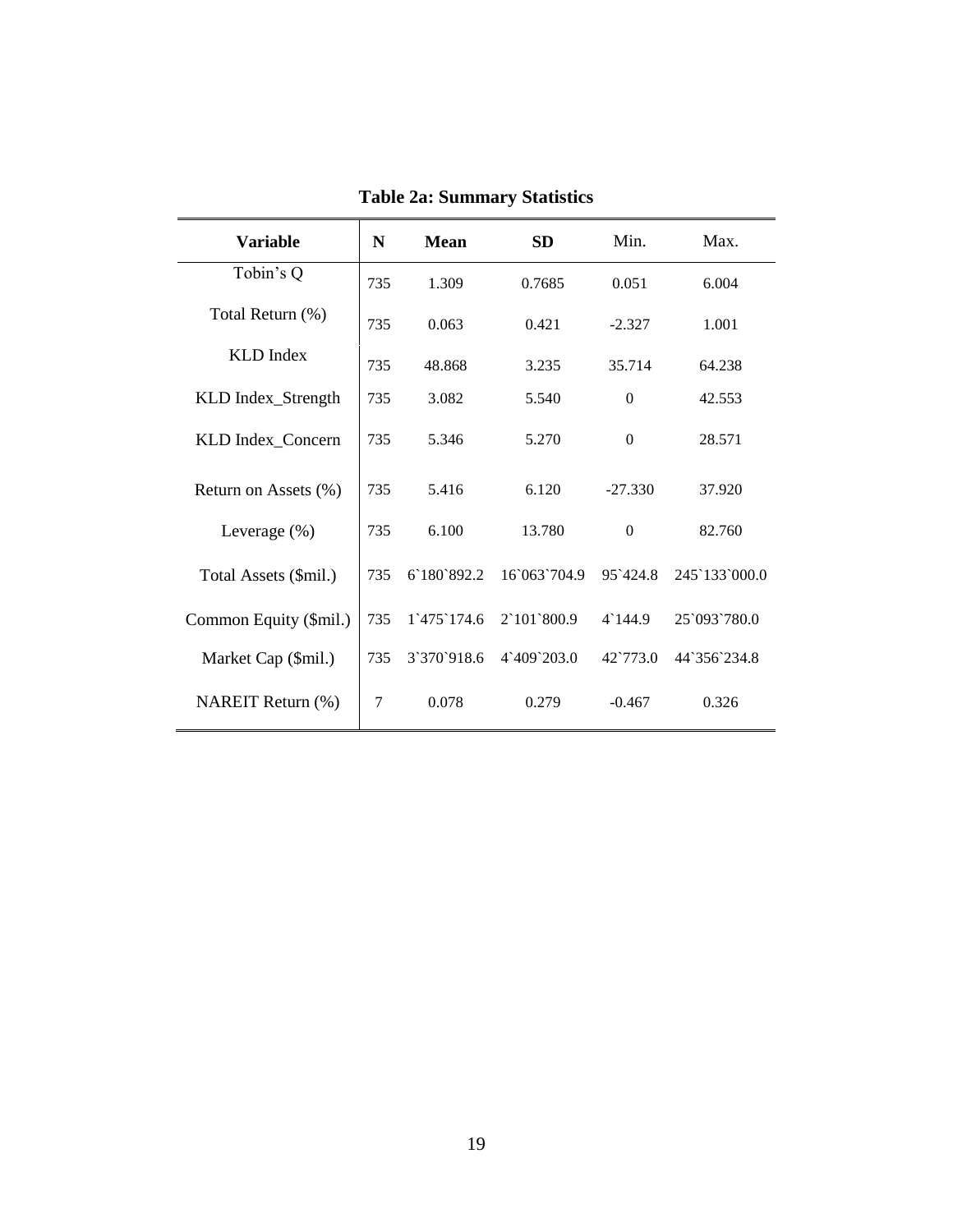|                         | Total Assets | Common Equity | Return on Assets | Market Cap | Total Return | <b>NAREIT Return</b>       | $\mathbf{\circ}$<br>Tobin's | Leverage | KLD Index | Index_Strength<br><b>CTN</b> | Index_Concern<br>KLD |
|-------------------------|--------------|---------------|------------------|------------|--------------|----------------------------|-----------------------------|----------|-----------|------------------------------|----------------------|
| <b>Total Assets</b>     | 1.000        |               |                  |            |              |                            |                             |          |           |                              |                      |
| <b>Common Equity</b>    | 0.825        | 1.000         |                  |            |              |                            |                             |          |           |                              |                      |
| <b>Return on Assets</b> | $-0.086$     | $-0.060$      | 1.000            |            |              |                            |                             |          |           |                              |                      |
| Market Cap              | 0.649        | 0.784         | 0.086            | 1.000      |              |                            |                             |          |           |                              |                      |
| <b>Total Return</b>     | 0.022        | 0.021         | 0.259            | 0.145      | 1.000        |                            |                             |          |           |                              |                      |
| <b>NAREIT Return</b>    | $-0.030$     | $-0.044$      | 0.184            | 0.032      | 0.705        | 1.000                      |                             |          |           |                              |                      |
| Tobin's Q               | $-0.214$     | $-0.176$      | 0.493            | 0.037      | 0.237        | 0.161                      | 1.000                       |          |           |                              |                      |
| Leverage                | 0.174        | 0.059         | $-0.109$         | $-0.003$   | $-0.049$     | $-0.005$                   | $-0.309$                    | 1.000    |           |                              |                      |
| <b>KLD</b> Index        | 0.073        | 0.037         | 0.045            | 0.056      | 0.003        | 0.029                      | $-0.073$                    | 0.164    | 1.000     |                              |                      |
| KLD Index_Strength      | 0.293        | 0.249         | 0.024            | 0.353      |              | $-0.064$ $-0.054$ $-0.039$ |                             | 0.059    | 0.625     | 1.000                        |                      |
| KLD Index_Concern       | 0.219        | 0.217         | $-0.030$         | 0.303      | $-0.070$     | $-0.093$                   | 0.048                       | $-0.139$ | $-0.571$  |                              | 0.284 1.000          |

**Table 2b: Correlation Matrix**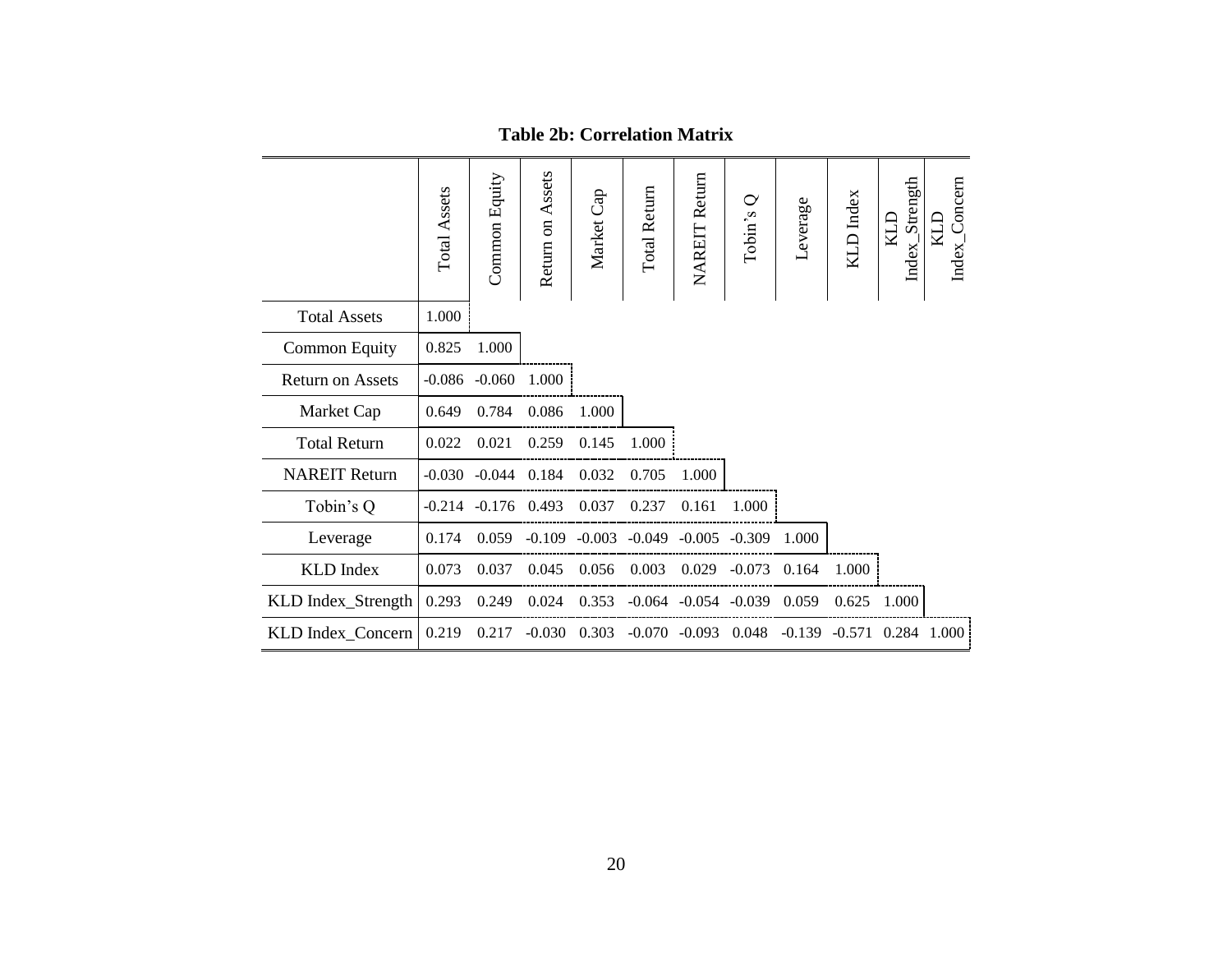| <b>Table 3: Panel Regression Models</b><br>(Dependent variable: Tobin's Q) |                            |                            |                            |                            |                            |                            |                                  |  |  |  |
|----------------------------------------------------------------------------|----------------------------|----------------------------|----------------------------|----------------------------|----------------------------|----------------------------|----------------------------------|--|--|--|
|                                                                            | (1)                        | (2)                        | (3)                        | (4)                        | (5)                        | (6)                        | (7)                              |  |  |  |
| KLD Index (t)                                                              | 0.029<br>$(3.724)$ ***     | 0.007<br>(0.735)           | 0.009<br>(0.768)           | 0.005<br>(0.396)           | $-0.019$<br>$(-1.656)*$    | $-0.017$<br>$(-1.451)$     |                                  |  |  |  |
| $KLD$ Index $(t-1)$                                                        |                            | 0.022<br>$(2.346)*$        | $-0.0149$<br>$(-2.090)*$   | $-0.007$<br>$(-0.538)$     | $-0.010$<br>$(-1.364)$     | $-0.013$<br>$(-2.122)$ **  |                                  |  |  |  |
| $KLD$ Index $(t-2)$                                                        |                            |                            | 0.037<br>$(2.863)$ **      | 0.031<br>$(3.059)$ ***     | 0.024<br>$(1.835)*$        | 0.025<br>$(1.880)*$        |                                  |  |  |  |
| KLD Index_Strength (t)                                                     |                            |                            |                            |                            |                            |                            | $-0.005$<br>$(-0.621)$           |  |  |  |
| KLD Index_Strength (t-1)                                                   |                            |                            |                            |                            |                            |                            | $-0.011$<br>$(-1.673)*$          |  |  |  |
| KLD Index_Strength (t-2)                                                   |                            |                            |                            |                            |                            |                            | 0.015<br>(1.428)                 |  |  |  |
| KLD Index_Concern (t)                                                      |                            |                            |                            |                            |                            |                            | 0.013<br>$(2.129)$ **            |  |  |  |
| KLD Index_Concern (t-1)                                                    |                            |                            |                            |                            |                            |                            | $-0.000$<br>$(-0.061)$           |  |  |  |
| KLD Index_Concern (t-2)                                                    |                            |                            |                            |                            |                            |                            | $-0.009$<br>$(-1.215)$           |  |  |  |
| Return on Assets (%)                                                       | 0.014<br>(1.066)           | 0.0118<br>(1.011)          | 0.010<br>(0.920)           | 0.014<br>$(3.969)$ ***     | 0.013<br>(1.307)           | 0.012<br>(1.163)           | 0.013<br>(1.322)                 |  |  |  |
| Leverage                                                                   | $-0.023$<br>$(-0.089)$     | $-0.003$<br>$(-0.010)$     | $-0.109$<br>$(-0.465)$     | $-0.196$<br>$(-1.201)$     | $-0.182$<br>$(-0.718)$     | 0.025<br>(0.098)           | $-0.183$<br>$(-0.729)$           |  |  |  |
| Log(Total Assets)                                                          | $-0.518$<br>$(-4.643)$ *** | $-0.506$<br>$(-5.043)$ *** | $-0.470$<br>$(-5.070)$ *** | $-0.419$<br>$(-11.98)$ *** | $-0.502$<br>$(-5.189)$ *** | $-0.494$<br>$(-5.558)$ *** | $-0.505$<br>$(-5.467)$ ***       |  |  |  |
| Log(Common Equity)                                                         | $-0.197$<br>$(-3.973)$ *** | $-0.166$<br>$(-3.274)$ **  | $-0.172$<br>$(-3.352)$ *** | $-0.178$<br>$(-4.539)$ *** | $-0.137$<br>$(-3.569)$ *** | $-0.200$<br>$(-3.919)$ *** | $-0.134$<br>$(-3.705)$ ***       |  |  |  |
| Log(Market Cap)                                                            | 0.706<br>$(6.194)$ ***     | 0.668<br>$(6.790)$ ***     | 0.629<br>$(7.001)$ ***     | 0.573<br>$(19.14)$ ***     | 0.549<br>$(7.151)$ ***     | 0.590<br>$(7.186)$ ***     | 0.546<br>$(6.644)$ ***           |  |  |  |
| Fixed Effects?                                                             | None                       | None                       | None                       | Sector FE                  | Sector and<br>Time FE      | Company and<br>Time FE     | Sector and<br>Time FE            |  |  |  |
| Joint Significance $p$ -value<br>(KLD variables)                           | $0.000***$                 | $0.000***$                 | $0.000***$                 | $0.000***$                 | $0.039**$                  | $0.043**$                  | $0.145$ (str.)<br>$0.146$ (con.) |  |  |  |
| Adj. $R^2$                                                                 | 61,67                      | 61.84                      | 61.51                      | 65.61                      | 68.15                      | 62.22                      | 67.81                            |  |  |  |
| N                                                                          | 735                        | 630                        | 525                        | 525                        | 525                        | 525                        | 525                              |  |  |  |

NOTES: T-statistics (with robust standard errors following Arellano [1987] due to N>T) are reported within the parentheses. "\*\*\*, "\*\*, and "\*' denote 1%, 5% and 10% significance levels respectively.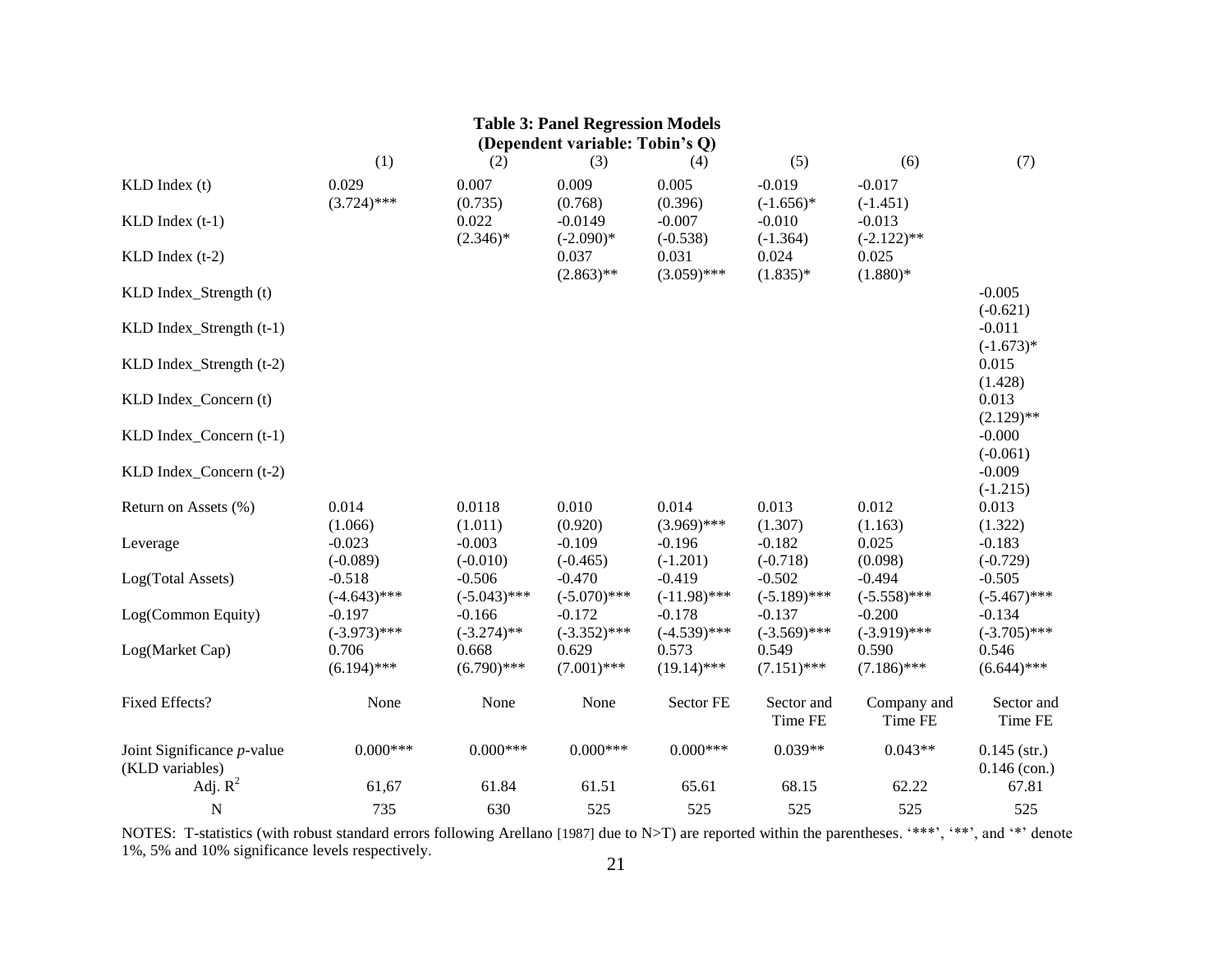| <b>Table 4: Panel Regression Models</b><br>(Dependent variable: Total Return) |                         |                        |                        |                        |                        |                        |                            |  |  |
|-------------------------------------------------------------------------------|-------------------------|------------------------|------------------------|------------------------|------------------------|------------------------|----------------------------|--|--|
|                                                                               |                         |                        |                        |                        |                        |                        |                            |  |  |
| KLD Index (t)                                                                 | $(-2.278)$ **           | $-0.009$<br>$(-1.374)$ | $-0.005$<br>$(-0.550)$ | $-0.006$<br>$(-0.703)$ | $-0.007$<br>$(-0.701)$ | $-0.001$<br>$(-0.162)$ |                            |  |  |
| $KLD$ Index $(t-1)$                                                           |                         | 0.003                  | 0.012                  | 0.010                  | 0.012                  | 0.013                  |                            |  |  |
|                                                                               |                         | (0.609)                | (1.146)                | (0.967)                | (1.130)                | (1.214)                |                            |  |  |
| $KLD$ Index $(t-2)$                                                           |                         |                        | $-0.015$               | $-0.011$               | $-0.010$               | $-0.011$               |                            |  |  |
|                                                                               |                         |                        | $(-2.030)$ **          | $(-1.523)$             | $(-1.397)$             | $(-1.499)$             |                            |  |  |
| KLD Index_Strength (t)                                                        |                         |                        |                        |                        |                        |                        | $-0.014$                   |  |  |
|                                                                               |                         |                        |                        |                        |                        |                        | $(-2.447)$ **              |  |  |
| KLD Index_Strength (t-1)                                                      |                         |                        |                        |                        |                        |                        | 0.020                      |  |  |
|                                                                               |                         |                        |                        |                        |                        |                        | $(2.997)$ ***              |  |  |
| KLD Index_Strength (t-2)                                                      |                         |                        |                        |                        |                        |                        | $-0.012$                   |  |  |
|                                                                               |                         |                        |                        |                        |                        |                        | $(-2.871)$ ***<br>$-0.006$ |  |  |
| KLD Index_Concern (t)                                                         |                         |                        |                        |                        |                        |                        | $(-1.019)$                 |  |  |
| KLD Index_Concern (t-1)                                                       |                         |                        |                        |                        |                        |                        | 0.004                      |  |  |
|                                                                               |                         |                        |                        |                        |                        |                        | (0.492)                    |  |  |
| KLD Index_Concern (t-2)                                                       |                         |                        |                        |                        |                        |                        | $-0.002$                   |  |  |
|                                                                               |                         |                        |                        |                        |                        |                        | (0.694)                    |  |  |
| Return on Assets (%)                                                          | $-0.001$                | 0.002                  | $-0.002$               | $-0.007$               | $-0.005$               | $-0.001$               | $-0.050$                   |  |  |
|                                                                               | $(-0.362)$              | $(-0.851)$             | $(-0.636)$             | $(-2.607)$ ***         | $(-1.815)*$            | $(-0.225)$             | $(-1.974)$ **              |  |  |
| Leverage                                                                      | 0.237                   | 0.326                  | 0.406                  | 0.452                  | 0.474                  | 0.407                  | 0.469                      |  |  |
|                                                                               | $(2.256)$ **            | $(3.615)$ ***          | $(4.356)$ ***          | $(5.246)$ ***          | $(.5.295)$ ***         | $(3.954)$ ***          | $(5.351)$ ***              |  |  |
| Log(Total Assets)                                                             | $-0.096$                | $-0.110$               | $-0.111$               | $-0.158$               | $-0.151$               | $-0.108$               | $-0.141$                   |  |  |
|                                                                               | $(-3.371)$ ***          | $(-3.691)$ ***         | $(-3.468)$ ***         | $(-5.034)$ ***         | $(-4.081)$ ***         | $(-3.268)$ ***         | $(-3.741)$ ***             |  |  |
| Log(Common Equity)                                                            | $-0.074$                | $-0.078$               | $-0.082$               | $-0.049$               | $-0.073$               | $-0.096$               | $-0.087$                   |  |  |
| Log(Market Cap)                                                               | $(-2.584)$ ***<br>0.185 | $(-2.481)$ **<br>0.205 | $(-2.082)$ **<br>0.213 | $(-1.184)$<br>0.240    | $(-1.561)$<br>0.262    | $(-2.282)$ **<br>0.245 | $(-1.784)$ *<br>0.275      |  |  |
|                                                                               | $(6.605)$ ***           | $(7.181)$ ***          | $(6.961)$ ***          | $(9.368)$ ***          | $(9.184)$ ***          | $(7.469)$ **           | $(.8.911)$ ***             |  |  |
| NAREIT Return (%)                                                             | 0.950                   | 0.916                  | 0.908                  | 0.900                  | $-2.664$               | NA                     | $-6.573$                   |  |  |
|                                                                               | $(20.782)$ ***          | $(16.417)$ ***         | $(15.274)$ ***         | $(15.170)$ ***         | $(-0.640)$             |                        | $(-2.542)$ **              |  |  |
| Fixed Effects?                                                                | None                    | None                   | None                   | Sector FE              | Sector and             | Company and            | Sector and                 |  |  |
|                                                                               |                         |                        |                        |                        | Time FE                | Time FE                | Time FE                    |  |  |
| Joint Significance <i>p</i> -value                                            | $0.014**$               | $0.034*$               | $0.041**$              | 0.153                  | 0.453                  | 0.381                  | $0.006***$ (str.)          |  |  |
| (KLD variables)                                                               |                         |                        |                        |                        |                        |                        | $0.560$ (con.)             |  |  |
| Adj. $R^2$                                                                    | 58.54                   | 56.56                  | 54.95                  | 56.81                  | 57.46                  | 22.70                  | 58.09                      |  |  |
| $\mathbf N$                                                                   | 735                     | 630                    | 525                    | 525                    | 525                    | 525                    | 525                        |  |  |

NOTES: T-statistics (with robust standard errors following Arellano [1987] due to N>T) are reported within the parentheses. "\*\*\*, "\*\*, and "\*" denote 1%, 5% and 10% significance levels respectively. NAREIT Return in column 6 not available due to time fixed effects.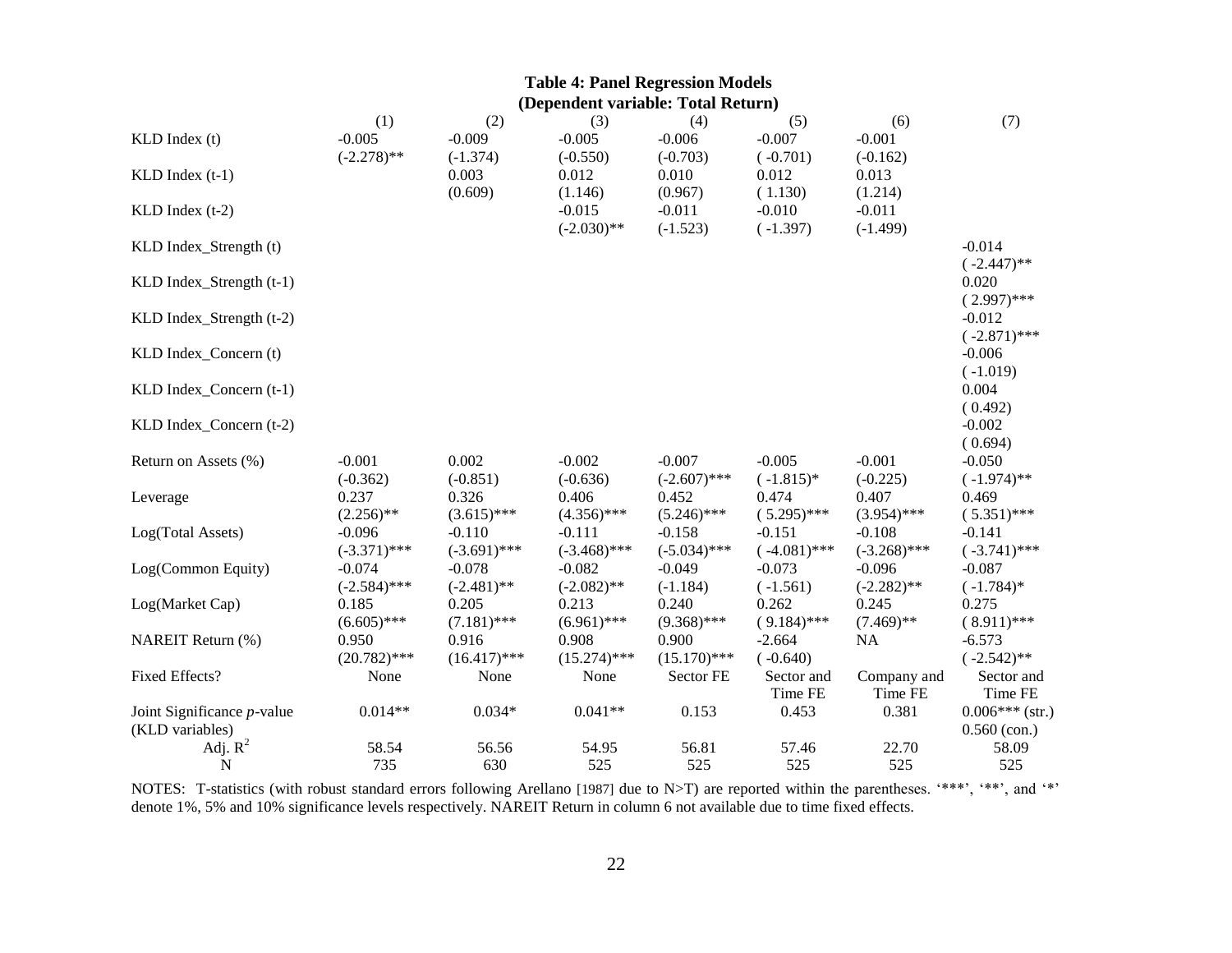| Tuble of Thile Invariant Iver Conton Mouch<br>(Dependent variables: Tobin's Q and Total Return) |                            |                            |                         |                           |                            |                           |                           |                         |  |
|-------------------------------------------------------------------------------------------------|----------------------------|----------------------------|-------------------------|---------------------------|----------------------------|---------------------------|---------------------------|-------------------------|--|
|                                                                                                 | (1)<br>TQ                  | (2)<br>TQ                  | (3)<br>TR               | (4)<br>TR                 | (5)<br><b>TQ</b>           | (6)<br>TR                 | (7)<br><b>TQ</b>          | (8)<br>TR               |  |
| KLD Index                                                                                       | 0.012<br>(0.806)           |                            | 0.000<br>(0.030)        |                           |                            |                           | 0.013<br>(0.800)          | $-0.002$<br>$(-0.476)$  |  |
| KLD Index_Strength                                                                              |                            | 0.004<br>(0.488)           |                         | $-0.001$<br>$(-0.422)$    | 0.004<br>(0.364)           | $-0.002$<br>$(-0.791)$    |                           |                         |  |
| KLD Index_Concern                                                                               |                            | $-0.009$<br>$(-1.084)$     |                         | $-0.001$<br>$(-0.664)$    | $-0.010$<br>$(-0.956)$     | $-0.000$<br>(0.920)       |                           |                         |  |
| Return on Assets (%)                                                                            | 0.026<br>(0.943)           | 0.027<br>(0.942)           | 0.002<br>(0.409)        | 0.002<br>(0.438)          | 0.030<br>(1.286)           | $-0.002$<br>$(-0-418)$    | 0.029<br>(1.297)          | $-0.002$<br>$(-0.501)$  |  |
| Leverage                                                                                        | 0.424<br>(1.199)           | 0.410<br>(1.129)           | 0.069<br>(0.729)        | 0.062<br>(0.661)          | 0.304<br>(0.893)           | $0.165*$<br>(1.913)       | 0.311<br>(0.909)          | 0.167<br>$(1.925)^*$    |  |
| Log(Total Assets)                                                                               | $-0.612$<br>$(-4.079)$ *** | $-0.606$<br>$(-3.915)$ *** | $-0.042$<br>$(-1.591)$  | $-0.040$<br>$(-1.489)$    | $-0.635$<br>$(-4.353)$ *** | $-0.065*$<br>$(-1.897)$   | $-0645$<br>$(-4.392)$ *** | $-0.069$<br>$(-1.955)*$ |  |
| Log(Common Equity)                                                                              | $-0.246$<br>$(-3.074)$ *** | $-0.252$<br>$(-3.075)$ *** | $-0.040$<br>$(-1.979)*$ | $-0.043$<br>$(-2.111)$ ** | $-0.154$<br>$(-2.364)$ **  | $-0.038$<br>$(-1.706)$ ** | $-0.143$<br>$(-2.149)$ ** | $-0.034$<br>$(-1.546)$  |  |
| Log(Market Cap)                                                                                 | 0.809<br>$(5.462)$ ***     | 0.816<br>$(5.547)$ ***     | 0.099<br>$(3.476)$ ***  | 0.102<br>$(3.624)$ ***    | 0.756<br>$(5.796)$ ***     | 0.121<br>$(3.795)$ ***    | 0.748<br>$(5.976)$ ***    | 0.118<br>$(3.760)$ ***  |  |
| Fixed Effects?                                                                                  | None                       | None                       | None                    | None                      | Sector FE                  | Sector FE                 | Sector FE                 | Sector FE               |  |
| Joint Significance $p$ -value<br>(KLD variables)                                                |                            | 0.547                      |                         | 0.682                     | 0.473                      | 0.690                     |                           |                         |  |
| Adj. $R^2$                                                                                      | 72.80                      | 72.58                      | 20.40                   | 20.22                     | 78.45                      | 23.11                     | 78.61                     | 23.6                    |  |
| N                                                                                               | 105                        | 105                        | 105                     | 105                       | 105                        | 105                       | 105                       | 105                     |  |

**Table 5: Time-Invariant Regression Models** 

NOTES: T-statistics (with robust standard errors following Arellano [1987] due to N>T) are reported within the parentheses. "\*\*\*", "\*\*", and "\*" denote 1%, 5% and 10% significance levels respectively.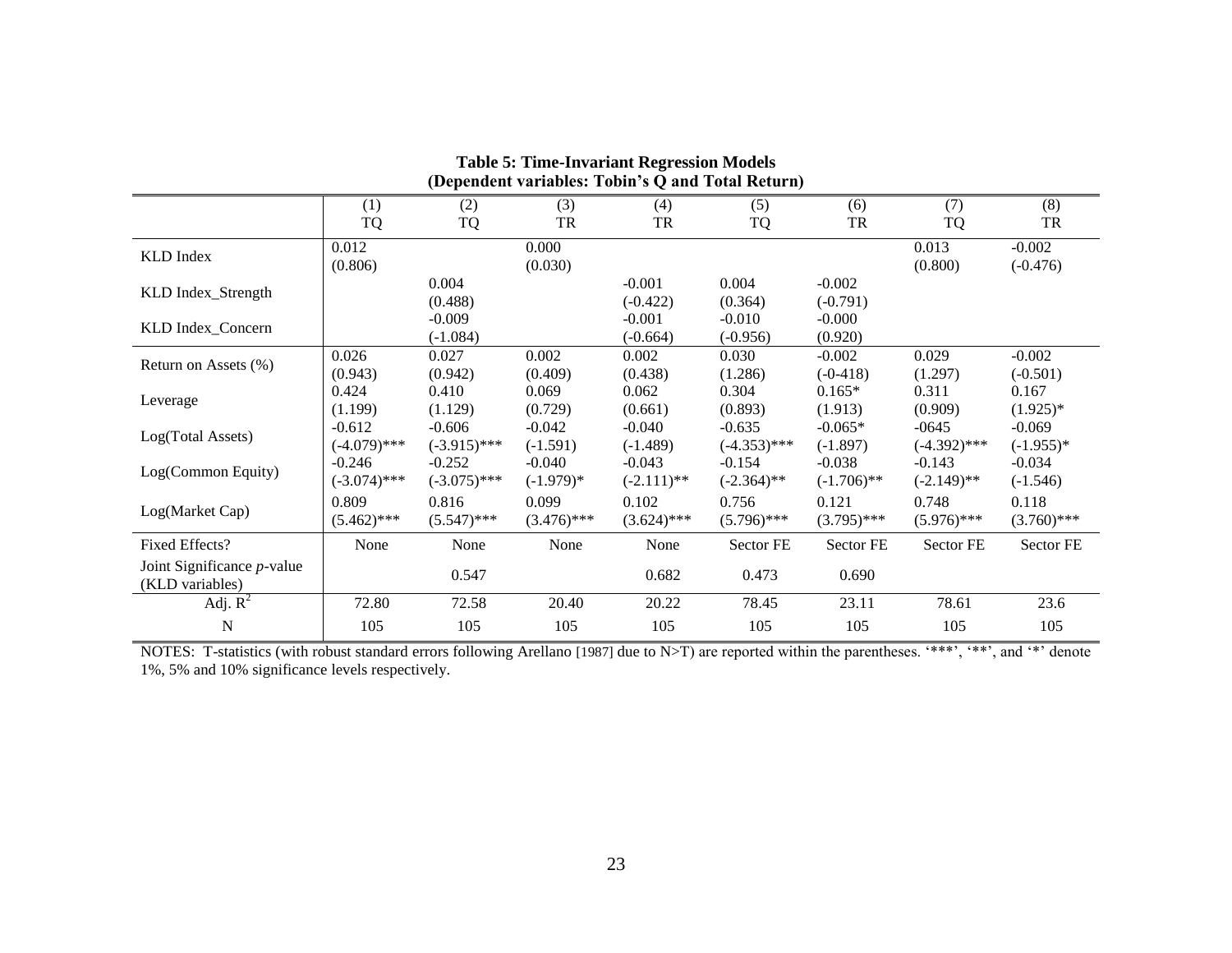| Table 0: Flece-Wise Faller Regression Models<br>(Dependent variable: Tobin's Q)<br>Non-linear effects calculated for KLD-Variable |                            |                            |                            |                            |                            |                            |                            |                            |  |
|-----------------------------------------------------------------------------------------------------------------------------------|----------------------------|----------------------------|----------------------------|----------------------------|----------------------------|----------------------------|----------------------------|----------------------------|--|
|                                                                                                                                   | (1)                        | (2)                        | (3)                        | (4)                        | (5)                        | (6)                        | (7)                        | (8)                        |  |
| KLD Piecewise 1                                                                                                                   | 0.058<br>$(3.673)$ ***     |                            | 0.048<br>$(3.804)$ ***     |                            | 0.005<br>(0.321)           |                            | 0.008<br>(0.457)           |                            |  |
| KLD Piecewise 2                                                                                                                   | 0.071<br>$(3.590)$ ***     |                            | 0.0575<br>$(3.979)$ ***    |                            | 0.0105<br>(0.562)          |                            | 0.015<br>(0.735)           |                            |  |
| KLD Index                                                                                                                         |                            | 0.170<br>$(3.614)$ **      |                            | 0.165<br>$(4.149)$ ***     |                            | $-0.207$<br>$(-0.997)$     |                            | $-0.203$<br>$(-1.065)$     |  |
| KLD Index <sup>2</sup>                                                                                                            |                            | $-0.002$<br>$(-3.057)$ *** |                            | $-0.002$<br>$(-3.358)$ *** |                            | 0.002<br>(0.923)           |                            | 0.002<br>(0.976)           |  |
| Return on Assets (%)                                                                                                              | 0.051<br>$(3.555)$ ***     | 0.050<br>$(3.607)$ ***     | 0.053<br>$(4.005)$ ***     | 0.0515<br>$(4.242)$ ***    | 0.048<br>$(3.640)$ ***     | 0.048<br>$(3.590)$ ***     | 0.048<br>$(3.174)$ ***     | 0.047<br>$(3.096)$ ***     |  |
| Leverage                                                                                                                          | $-0.911$<br>$(-4.248)$ *** | $-0.757$<br>$(-3.188)$ *** | $-0.769$<br>$(-3.298)$ *** | $-0.769$<br>$(-3.095)$ *** | $-0.723$<br>$(-2.920)$ *** | $-0.724$<br>$(-2.877)$ *** | $-0.706$<br>$(-3.072)$ *** | $-0.703$<br>$(-2.975)$ *** |  |
| Log(Total Assets)                                                                                                                 | $-0.284$<br>$(-2.486)$ **  | $-0.322$<br>$(-2.818)$ *** | $-0.260$<br>$(-2.597)$ *** | $-0.326$<br>$(-2.997)$ *** | $-0.351$<br>$(-3.222)$ *** | $-0.351$<br>$(3.206)$ ***  | $-0.340$<br>$(-3.038)$ *** | $-0.340$<br>$(-2.990)$ *** |  |
| Log(Common Equity)                                                                                                                | 0.173<br>$(1.857)^*$       | 0.139<br>$(1.710)*$        | 0.140<br>(1.528)           | 0.154<br>$(1.671)^*$       | 0.165<br>$(1.783)^*$       | 0.164<br>$(1.766)^*$       | 0.140<br>$(1.764)^*$       | 0.159<br>$(1.737)^*$       |  |
| Fixed Effects?                                                                                                                    | None                       | None                       | Sector FE                  | Sector FE                  | Sector and<br>Time FE      | Sector and<br>Time FE      | Company and<br>Time FE     | Company and<br>Time FE     |  |
| Joint Significance $p$ -value<br>(KLD variables)                                                                                  | $0.000***$                 | $0.000***$                 | $0.000***$                 | $0.000***$                 | $0.002***$                 | $0.028***$                 | $0.000***$                 | $0.020**$                  |  |
| Adj. $R^2$                                                                                                                        | 39.35                      | 40.80                      | 48.92                      | 49.82                      | 51.94                      | 53.25                      | 40.44                      | 39.52                      |  |
| N                                                                                                                                 | 735                        | 735                        | 735                        | 735                        | 735                        | 735                        | 735                        | 735                        |  |

**Table 6: Piece-Wise Panel Regression Models** 

# NOTES: T-statistics (with robust standard errors following Arellano [1987] due to N>T) are reported within the parentheses. "\*\*\*, "\*\*, and "\*' denote 1%, 5% and 10% significance levels respectively.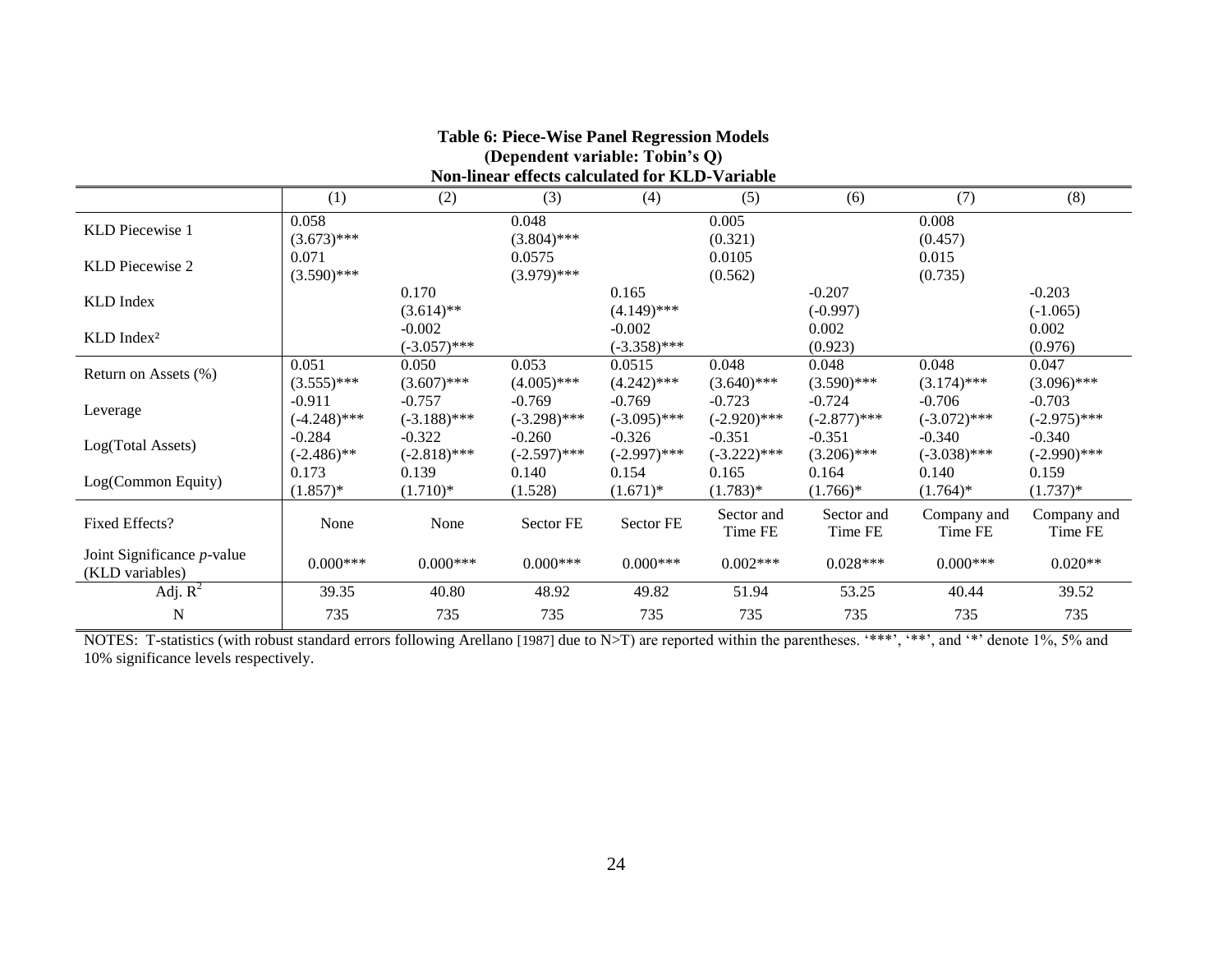| (Dependent variable: Total Return)<br>Non-linear effects calculated for KLD-Variable |                            |                            |                            |                            |                            |                            |                            |                            |  |
|--------------------------------------------------------------------------------------|----------------------------|----------------------------|----------------------------|----------------------------|----------------------------|----------------------------|----------------------------|----------------------------|--|
|                                                                                      | (1)                        | (2)                        | (3)                        | (4)                        | (5)                        | (6)                        | (7)                        | (8)                        |  |
| KLD Piecewise 1                                                                      | $-0.008$<br>$(-3.342)$ *** |                            | $-0.008$<br>$(-3.805)$ *** |                            | $-0.006$<br>$(-1.788)$     |                            | $-0.003$<br>$(-0.893)$     |                            |  |
| KLD Piecewise 2                                                                      | $-0.010$<br>$(-3.622)$ *** |                            | $-0.009$<br>$(-3.816)$ *** |                            | $-0.006$<br>$(-1.537)$     |                            | $-0.005$<br>$(-1.085)$     |                            |  |
| KLD Index                                                                            |                            | $-0.017$<br>$(-2.481)$ **  |                            | 0.014<br>$(-1.766)^*$      |                            | 0.080<br>$(2.167)$ **      |                            | 0.093<br>$(2.719)$ ***     |  |
| KLD Index <sup>2</sup>                                                               |                            | 0.0001<br>$(1.922)*$       |                            | 0.000<br>(1.025)           |                            | $-0.001$<br>$(-2.302)$ **  |                            | $-0.001$<br>$(-2.736)$ *** |  |
| Return on Assets (%)                                                                 | $-0.000$<br>$(-0.090)$     | $-0.000$<br>$(-0.067)$     | $-0.002$<br>$(-0.850)$     | $-0.002$<br>$(-0.848)$     | $-0.001$<br>$(-0.579)$     | $-0.001$<br>$(-0.582)$     | 0.001<br>(0.101)           | 0.000<br>(0.127)           |  |
| Leverage                                                                             | 0.284<br>$(3.487)$ ***     | 0.273<br>$(3.070)$ ***     | 0.336<br>$(4.576)$ ***     | 0.329<br>$(4.150)$ ***     | 0.348<br>$(4.210)$ ***     | 0.351<br>$(4.287)$ ***     | 0.289<br>$(3.265)$ ***     | 0.289<br>$(3.246)$ ***     |  |
| Log(Total Assets)                                                                    | $-0.131$<br>$(-5.140)$ *** | $-0.127$<br>$(-4.740)$ *** | $-0.149$<br>$(-6.184)$ *** | $-0.147$<br>$(-5.705)$ *** | $-0.151$<br>$(-5.640)$ *** | $-0.152$<br>$(-5.675)$ *** | $-0.132$<br>$(-4.878)$ *** | $-0.132$<br>$(-4.823)$ *** |  |
| Log(Market Cap)                                                                      | 0.162<br>$(6.538)$ ***     | 0.160<br>$(6.314)$ ***     | 0.179<br>$(7.912)$ ***     | 0.178<br>$(7.678)$ ***     | 0.190<br>$(7.810)$ ***     | 0.192<br>$(7.944)$ ***     | 0.173<br>$(6.756)$ ***     | 0.175<br>$(6.812)$ ***     |  |
| <b>Return NAREIT</b>                                                                 | 0.967<br>$(19.040)$ ***    | 0.600<br>$(19.120)$ ***    | 0.959<br>$(18.599)$ ***    | 0.954<br>$(18.742)$ ***    | 0.304<br>(0.360)           | $-6.448$<br>$(-2.182)$ **  | NA                         | NA                         |  |
| Fixed Effects?                                                                       | None                       | None                       | Sector FE                  | Sector FE                  | Sector and<br>Time FE      | Sector and<br>Time FE      | Company and<br>Time FE     | Company and<br>Time FE     |  |
| Joint Significance $p$ -value<br>(KLD variables)                                     | $0.001***$                 | $0.007***$                 | $0.003***$                 | $0.013**$                  | 0.389                      | 0.160                      | 0.300                      | 0.1153                     |  |
| Adj. $R^2$                                                                           | 57.10                      | 56.88                      | 57.41                      | 57.26                      | 57.69                      | 57.78                      | 16.77                      | 16.99                      |  |
| $\mathbf N$                                                                          | 735                        | 735                        | 735                        | 735                        | 735                        | 735                        | 735                        | 735                        |  |

**Table 7: Piece-Wise Panel Regression Models** 

NOTES: T-statistics (with robust standard errors following Arellano [1987] due to N>T) are reported within the parentheses. "\*\*\*, "\*\*, and "\*" denote 1%, 5% and 10% significance levels respectively. NAREIT Return in column 7 and 8 not available due to time fixed effects.